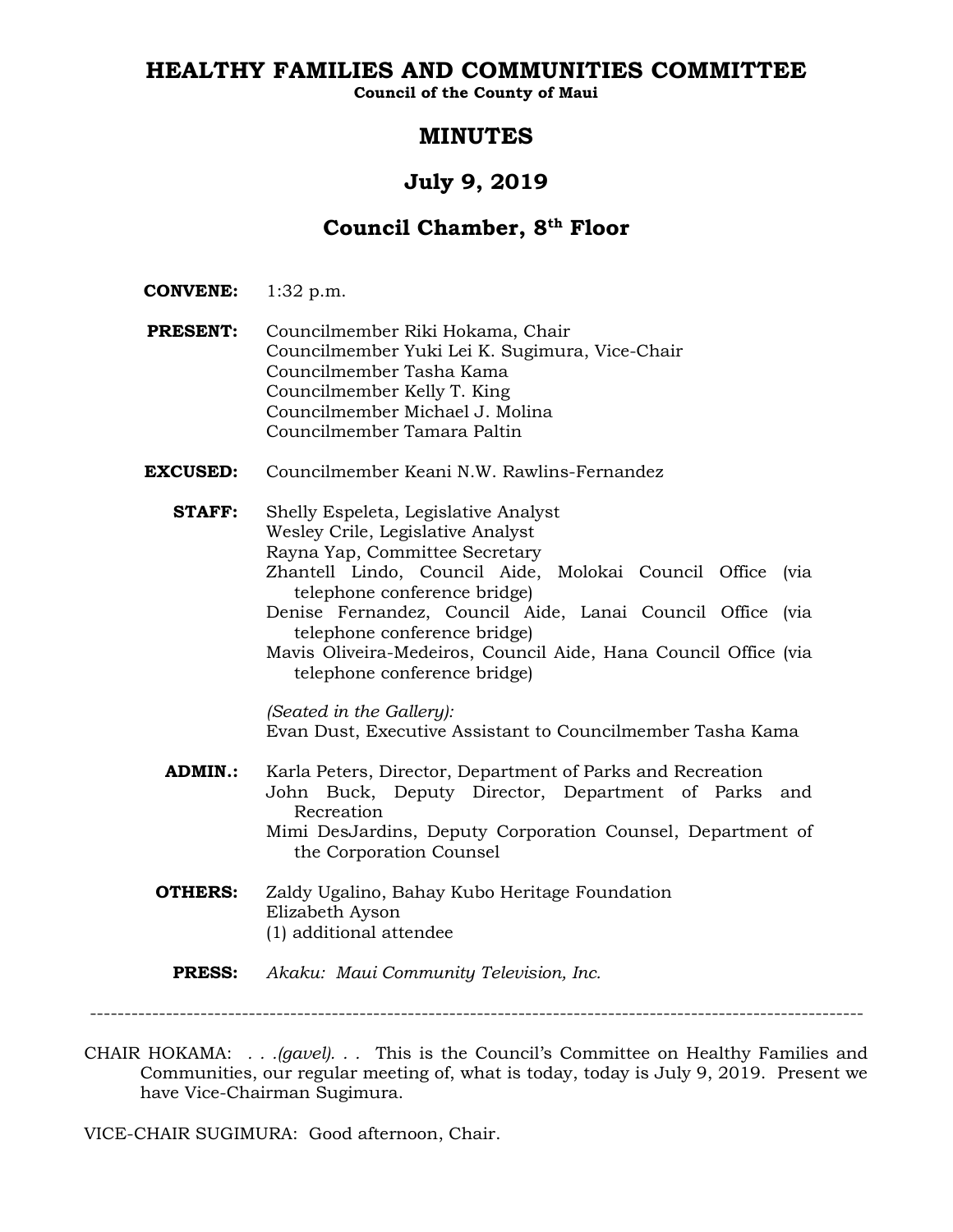CHAIR HOKAMA: Good afternoon. And the following Committee Members are present, Mr. Molina.

COUNCILMEMBER MOLINA: Good afternoon, Chairman.

CHAIR HOKAMA: Ms. King.

COUNCILMEMBER KING: Good afternoon, Chair.

CHAIR HOKAMA: Ms. Paltin.

COUNCILMEMBER PALTIN: Good afternoon.

CHAIR HOKAMA: And Ms. Kama. We have…

- COUNCILMEMBER KAMA: Good afternoon, Chair.
- CHAIR HOKAMA: Good afternoon. We have two items, Members, basically to receive statuses regarding HFC-22 and -23, it's not…your Chair has not planned for any decision-making on any of the two items since we are here to find out what is the status and how the Department is approaching each item.

# *. . .BEGIN PUBLIC TESTIMONY. . .*

CHAIR HOKAMA: Okay, so, at this time, we'll allow anyone wishing to provide testimony to provide before the Committee. It is this Committee's rules as we pose for three minutes and three minutes only per item. I have been notified that there is no one in our three District Offices wishing to provide testimony this afternoon. And at this time, is there anyone in the Chambers that would like to give testimony? Okay, having none, with no objection, we'll close testimony for today's meeting.

COUNCILMEMBERS: No objections.

# *. . .END OF PUBLIC TESTIMONY. . .*

CHAIR HOKAMA: Thank you, Members. So, ordered.

# **ITEM HFC-23: MAUI INTERSCHOLASTIC LEAGUE FEES FUND** (CC 19-247)

CHAIR HOKAMA: Okay, again, we're going to move fast so we're going to take it in order. First, we'll take up HFC-23 is under the heading of Maui Interscholastic League Fees Fund. This is via the Communication 19-247, from your Chair, as it relates to the Maui Interscholastic League Fees Fund. And this afternoon, joining us is Ms. Peters,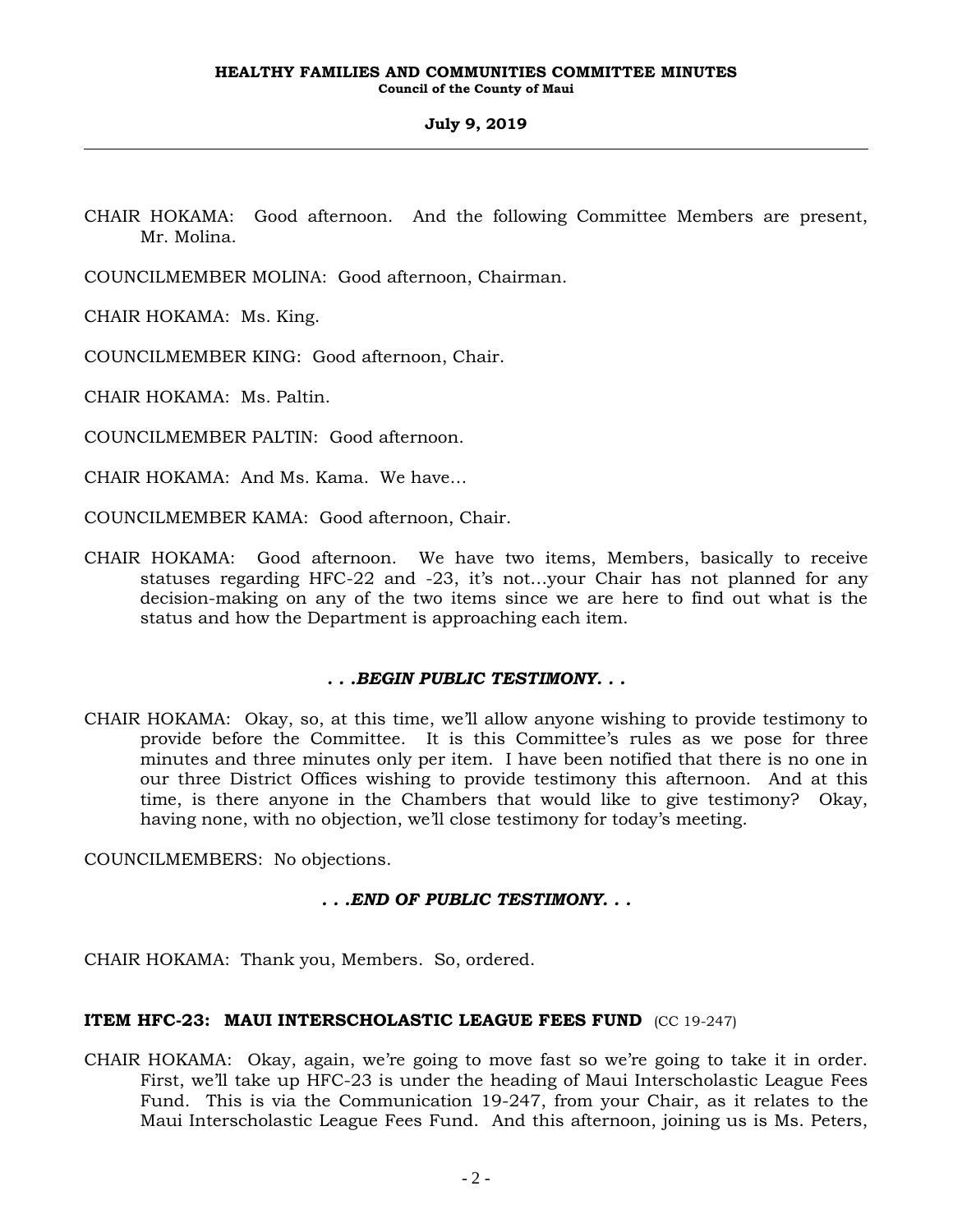our Director, Mr. Buck, our Deputy of the Department…you don't have Ms. Almeida, that's fine. Also assisting the Committee is our Deputy assigned, Ms. DesJardins, and I'll…want you to know already we have in the Code under Chapter 3.39, an establishment of the Maui Interscholastic League Fees Fund. Okay, so we have the purpose, was to provide grants to County high schools participating in the Maui Interscholastic League for sports-related travel expenses and sporting events. And we also have a section as it deals to the deposits and administration. I can also give you some additional historics. The Council during the tenure of Chairman Kawano --

# VICE-CHAIR SUGIMURA: Oh.

- CHAIR HOKAMA: --okay, worked with then MIL secretary, Stephen Kim. And the league brought forward to Mr. Kawano, I think I was the Budget Chair at that time, on how the County could assist the League regarding increasing expenses for interleague travel. And, of course, those days Hana had difficulties, Molokai had difficulties, Lanai, the main so-called schools, Saint Anthony had difficulty regarding expenses for league requirements. So, back in the late 1990s, Chairman Kawano convinced Council that we would allow the League to run the programs at the football field, basketball gym, baseball stadium. In return, the Council wanted an annual financial report and audit, since the League is a registered non-profit, on how they generated the funds, and how they then utilized the funds to promote the League's travel requirements to be fair to all schools in the County. I can tell you from that first year we agreed and established it, the League has never presented the Council with a report on how they utilize those fees that they collected, okay. So, for me, this is a…that's fine. You don't want to report to us. Then we'll then take back the management of all our facilities and then Council can decide with the fees in the appropriate fund on how we want to disburse to our schools to assist our student athletes in providing fair opportunities for competition, okay. That's how we reached here today. The League has not done their part in giving us the records on how they utilize their ability. Because we collected nothing now from the gates, it was all the League's money and we have yet to be told how much they collected, how much they spent, and what was the net in achieving the purpose of assisting our student athletes, okay. So, I have an issue with the League and the schools that think that it's their money. It's not their money, okay. So, this afternoon, I'm going to have the Director, Ms. Peters and Mr. Buck, give us the Department's comments regarding this item. Director?
- MS. PETERS: Thank you, Chair, and good afternoon, Committee Members. So, revenues, like Chair Hokama mentioned, revenues in the fund are to be utilized for the purpose of providing grants to County high schools in the MIL for sports-related travel expenses and sporting events. The Department is currently in the process of developing a grant program for the distribution of the funds in this account. Currently to date, there is \$18,924 in the account. It was a special account created per Chapter 3.39 by the Finance Department. And we will be utilizing the information based off of MIL's schedules as to sports that require travel and number of athletes that are required to travel in hopes to create an equitable system that helps our student athletes with these expenses. So, at this time I'll open it up for any questions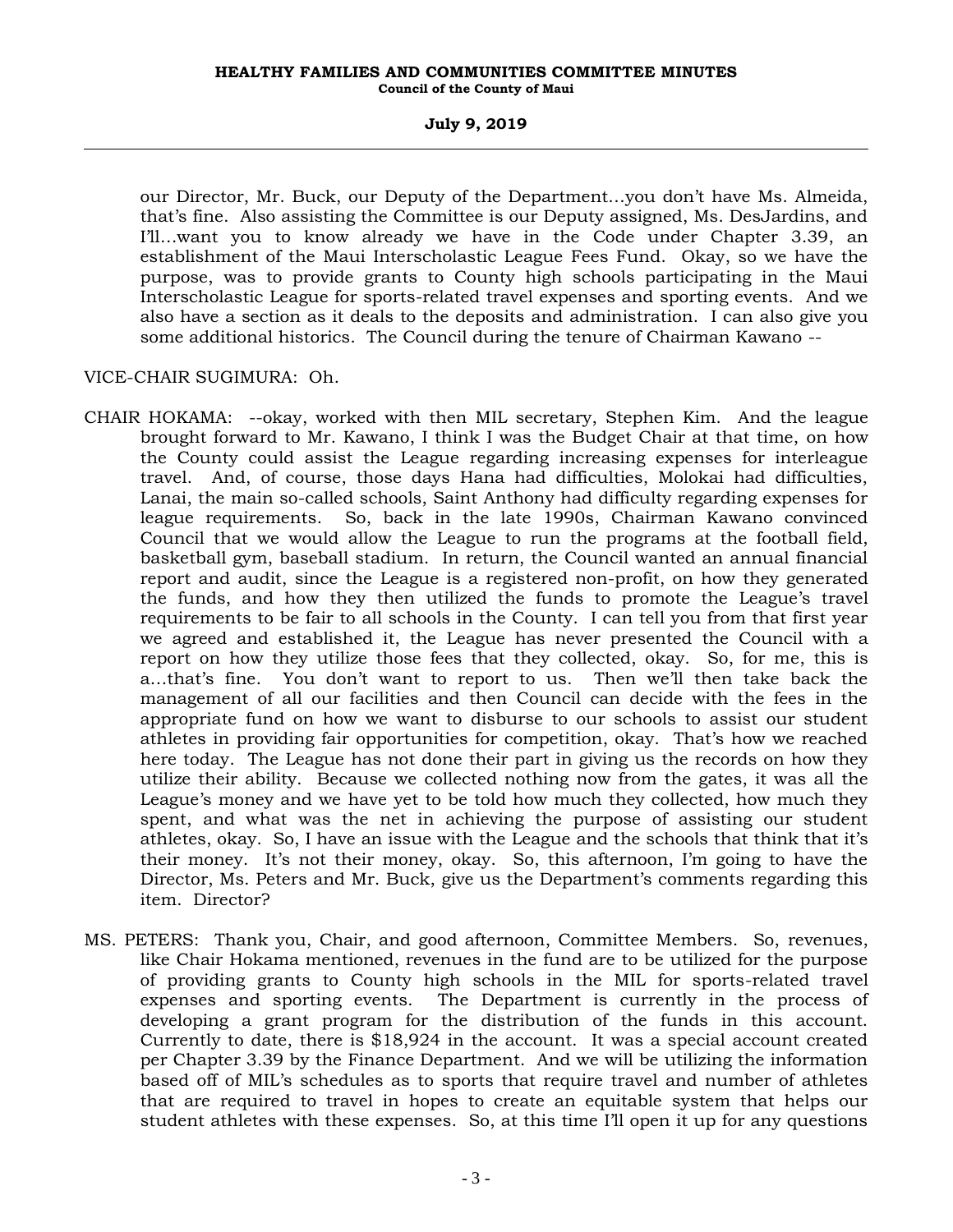or concerns.

CHAIR HOKAMA: Mr. Buck, do you have anything you would like to add to the Director's original comments?

MR. BUCK: No.

- CHAIR HOKAMA: Okay, before I ask each Member, you'll have your opportunity regarding this. So, you already have plans on how you want to spend the, what is already existing in the funds, Director? You have a plan?
- MS. PETERS: Chair, we're developing that plan right now.
- CHAIR HOKAMA: Okay. Also, keep in mind when the Members have their questions and concerns, keep in mind, yeah, that we also authorized through the Code the concessions, yeah, ability. So, how the Department is thinking of utilizing that tool from our toolbox to assist you with programs such as this one that we're focusing on.
- MS. PETERS: Thank you, Chair. And so, we were also because the language in the Bill did mention a grant, we were looking at Chapter 3.36 and…in the Maui Grants Program and coming up with an application process.
- CHAIR HOKAMA: Okay, and are you going to have rules and regulations for this component also?
- MS. PETERS: Yes, Chair. So, we would develop those policies and then have a matrix and then a vetting process within the Department.
- CHAIR HOKAMA: Okay, thank you. I'll allow…okay, if we need more than one round, we'll take more than one round, okay? So, don't feel you got to have everything this one first crack. Ms. Sugimura, as the Vice-Chair, you have your opportunity.
- VICE-CHAIR SUGIMURA: Yeah, thank you, Chair. So, the \$18,924 was collected from what period to date? Because I know it's a…

CHAIR HOKAMA: Director?

- MS. PETERS: Chair, thank you. Thank you, Member Sugimura. So, it was effective July 1, 2018 to current.
- VICE-CHAIR SUGIMURA: Okay. And the fees are collected through what?

MS. PETERS: So the fees are…

VICE-CHAIR SUGIMURA: Gate fees? No? Oh, go ahead.

CHAIR HOKAMA: Director?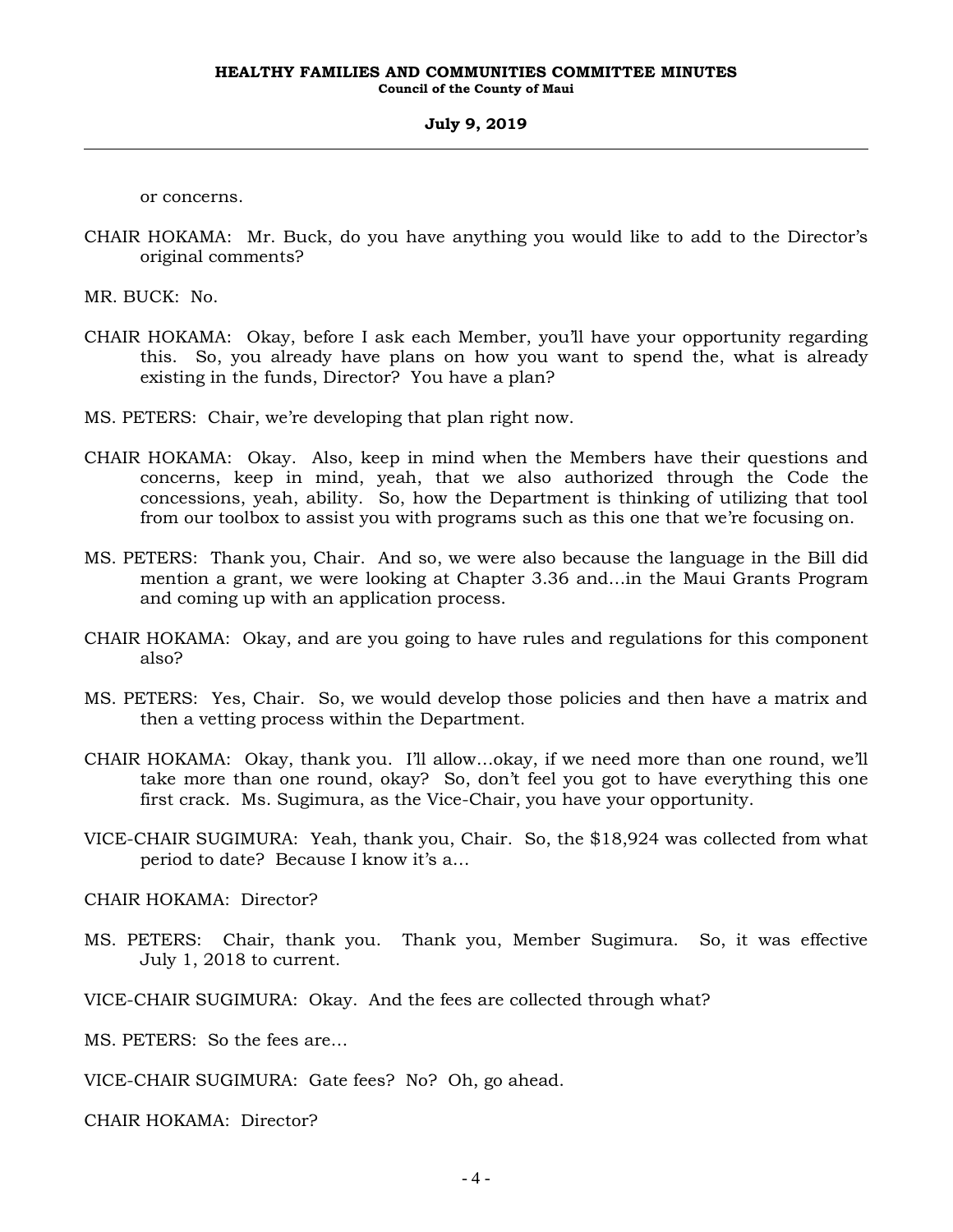- MS. PETERS: The fees are collected as they require permits for their events. So, we have a park…so, in the rates and fees in Exhibit B, there is a section in there that states that partnership leagues pay an annual custodial and key deposit of \$500. So, the MIL's considered a partnership league, and so they would pay that as a deposit and that gets refunded. Then what we do is if the event is…if they're collecting gate fees, we go off of the schedule of fees and deposits where it says Department-sponsored event with revenue. So, that's what they're charged based on the…whether it's the gymnasiums, stadiums, or fields.
- VICE-CHAIR SUGIMURA: And the concession, the upper concession at the stadium, that's completely separate then?

CHAIR HOKAMA: Director?

- MS. PETERS: Chair, yes, correct. That is…goes to…they have designated schools that get those…the revenue collected. If they're collecting gate revenue, then they're charged the fee within the rates and fees that are titled Event with Revenue, Department Sponsored.
- VICE-CHAIR SUGIMURA: And one last question, what are you anticipating doing with this \$18,924?
- CHAIR HOKAMA: Director?
- MS. PETERS: Thank you, Chair.
- VICE-CHAIR SUGIMURA: *. . . (inaudible). . .*
- MS. PETERS: So, we were trying to work on a process in which we would look at the number of sports that require travel. MIL has a travel number for each sport so we can confirm that with them, and then they also have a number of allowed students who can travel. So, we were going to look at all of that, pull all of that together, and so, we, in theory, we were assigning…so if a school had between one to ten travelers, they were given a point. And so it would go on a point system. So, as we were just, again, theoretically looking at it all and trying to come up with a system, we had thought that…we went through all the fall sports, the winter sports, spring, and then for every ten, they were given a dot on a matrix. So, if we looked at it, and again, this is a really rough draft, if we divided that amount…so if we say there was \$15,000 and there were, each school had maybe two dots per team that would travel and then this would be league travel, then it looked as though they would be about \$129 per unit. So, as we calculated this out…so, again, it's really…it's a really rough…it came out to be where Molokai, Lanai, and Hana will be given roughly, like, \$3,600; Seabury and Saint Anthony, about 1,200; and then Kihei Charter, Haleakala Waldorf, and Maui Prep, about 775. So, again, this is all a really rough draft in theory, and then we would also go through the grant process in ensuring that it's equitable. So, we're trying to distribute the money based on the teams that travel and how many are allowed to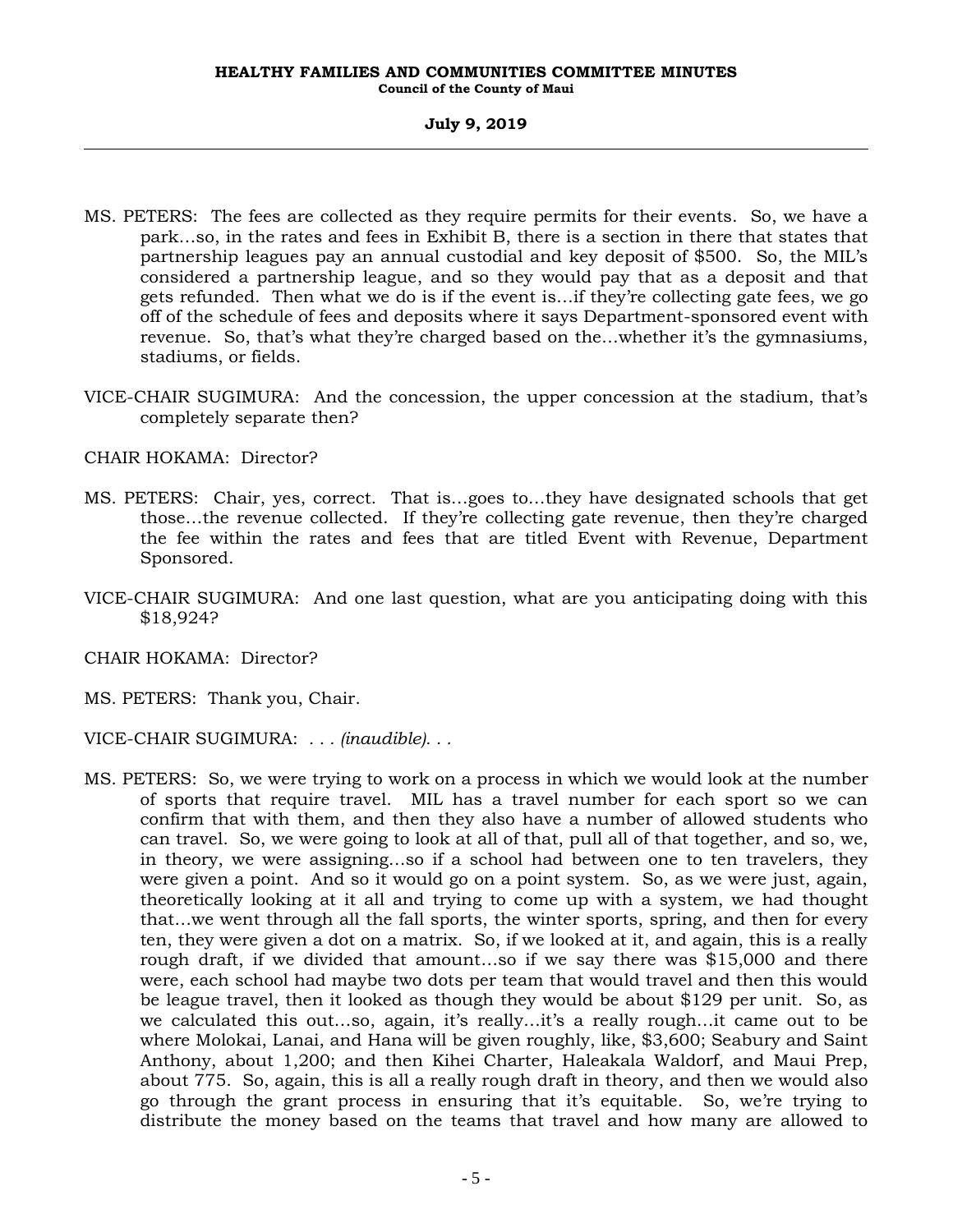travel per team per sport.

VICE-CHAIR SUGIMURA: Okay. Thank you.

CHAIR HOKAMA: Okay, before I recognize Ms. Kama, Members, again yeah, this is a working development in how we're going to do it, so don't take it as this is the way it's going to be, yeah? You know, the Department is still working it. The Committee will have its opportunity to make revisions and adjust it, yeah. So, we may end up with something totally that we not using currently, okay? And for me, I look at what is to the community's benefit through the County facility first, yeah? We not the State of Hawaii, we not the primary entity responsible, okay? We're a supplemental, complementary component as the County. So, I don't want the State to think they don't need to do their part to take care of education and athletics either, yeah? So, just keep that in mind. Ms. Kama, any points --

COUNCILMEMBER KAMA: Yes.

CHAIR HOKAMA: --you'd like to bring up at this time?

- COUNCILMEMBER KAMA: Just one at this point, Chair. So, as you're coming up with some…your system currently, what was past practice like?
- CHAIR HOKAMA: We don't know 'cause they never reported back to us.
- COUNCILMEMBER KAMA: But, how do they make the determinations as to who received and how did that get distributed and…
- CHAIR HOKAMA: We don't know, Ms. Kama, because they never reported back to this, to the Council's Committee responsibile for --
- COUNCILMEMBER KAMA: And we never asked?
- CHAIR HOKAMA: --its oversight. We've asked. We've asked how they've maintained their tax non-profit status since you have to annually report to the IRS and have an audit, with a verified audit. We have never been given a copy of their audit, we've never even been given a gross receipt of their income and expenses. We don't know what is their net. We don't know how each team is allotted whatever dollars they have.

COUNCILMEMBER KAMA: So, we just turned over money to the Interscholastic League?

- CHAIR HOKAMA: So, I would say right now, what we're trying to do is bring transparency back on what is the actual County asset being utilized for, its purpose, and who is getting the current benefit since we not…we have no reporting, which I find is, you know, very irresponsible of the League.
- COUNCILMEMBER KAMA: So, at some point in time will we ever be able to have that question answered before this body?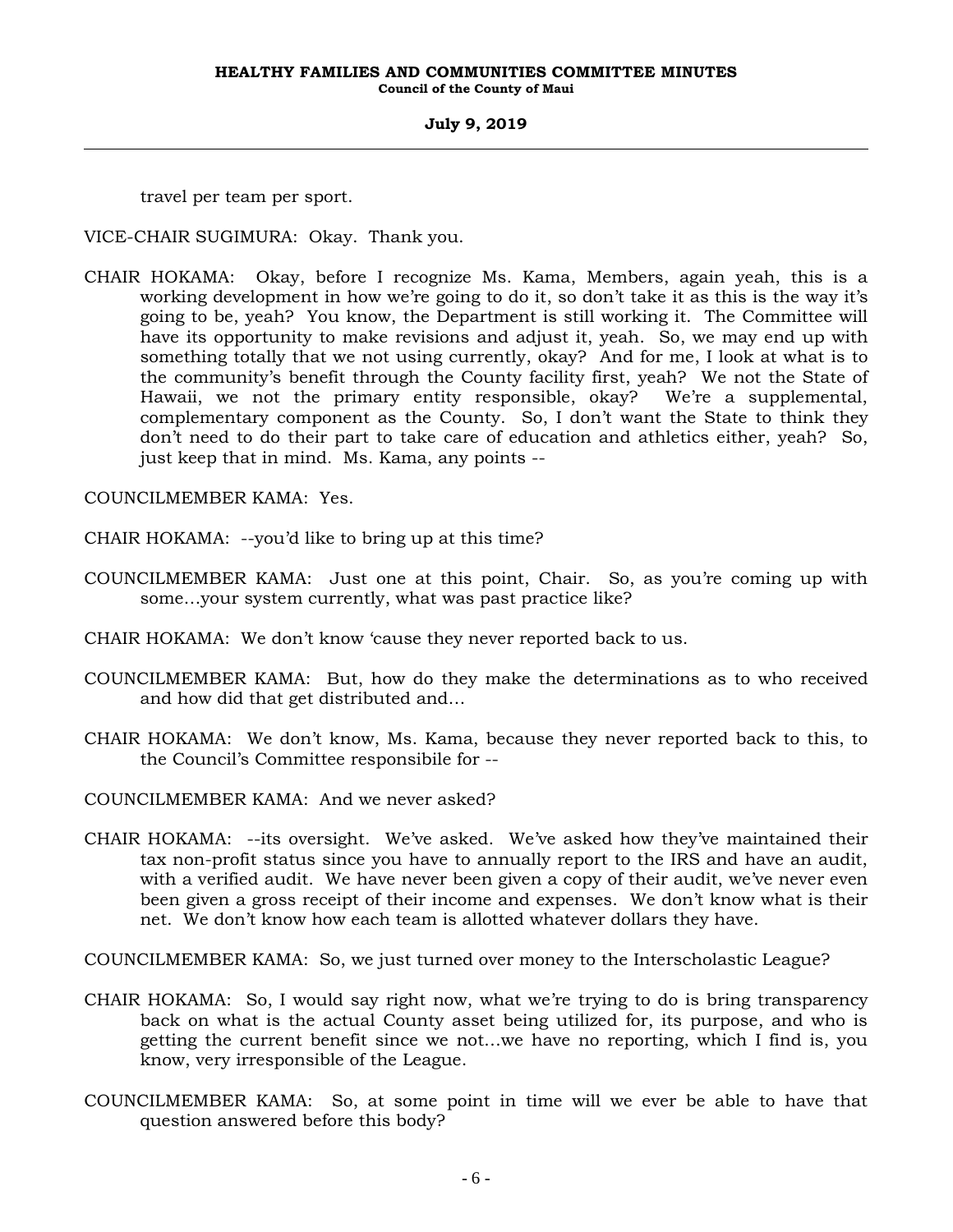- CHAIR HOKAMA: They've ignored us for 20 years. That's about as long as this program, because I'm talking about Pat Kawano era, 1998.
- COUNCILMEMBER KAMA: Well, I wasn't there 20 years ago, but I'm here today.
- CHAIR HOKAMA: Yeah, no --
- COUNCILMEMBER KAMA: Thank you, Chair.
- CHAIR HOKAMA: --thank you. Mr. Molina?
- COUNCILMEMBER MOLINA: Thank you, Chair, for that history lesson, that's for sure. Just a quick question for the Department. How many schools over the last year have utilized the fund, it's pretty much all of the public schools, all the schools involved in the MIL?

CHAIR HOKAMA: Director?

MS. PETERS: Chair, thank you. Member Molina, the fund has never been utilized.

COUNCILMEMBER MOLINA: Oh.

MS. PETERS: There is no…the money was never appropriated in the annual budget ordinance. So, what we're doing now is trying to come up with a plan and then bring it back to this body and then be able to implement it in the Fiscal Year '21 Budget.

COUNCILMEMBER MOLINA: Okay.

- MS. PETERS: Or we could do a budget amendment as well if needed.
- COUNCILMEMBER MOLINA: And any parameters that you're looking at to be eligible to tap into, you know, any monies from a school, what kind of requirements would they have to be, they would have to adhere to? Any ideas? Any thoughts?

CHAIR HOKAMA: Director?

MS. PETERS: Chair, so we would utilize the grant process, the 3.39, excuse me, 3.36. And so, they would provide us with objectives. And then, again, working with the MIL on who does travel. So, they come out with these schedules annually in August, and then who does travel, what the amounts or the travel teams, they have designated number of players that are allowed to travel.

COUNCILMEMBER MOLINA: So, in short a reporting requirement?

MS. PETERS: Correct, yes.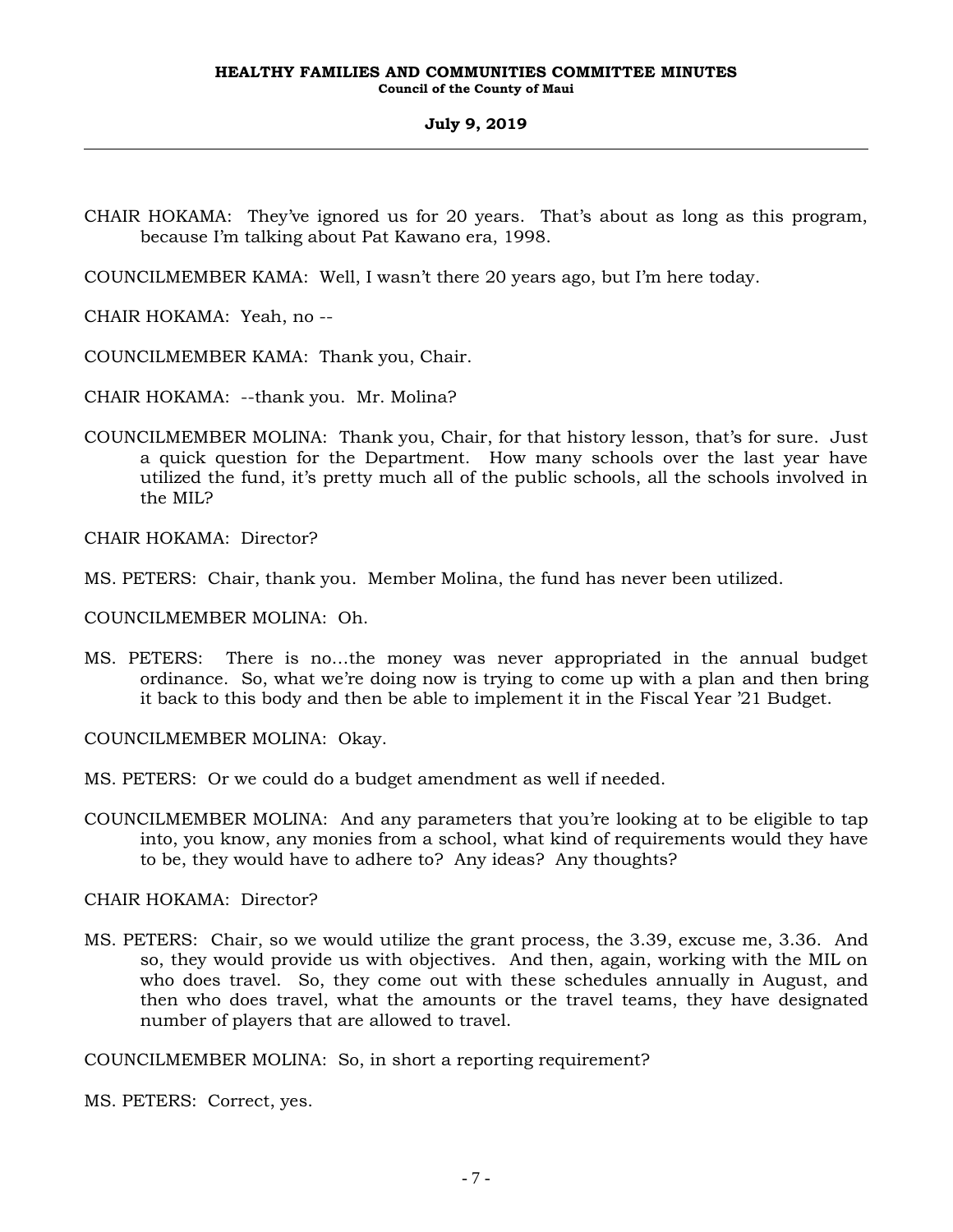COUNCILMEMBER MOLINA: Yeah.

MS. PETERS: Yes, yes.

COUNCILMEMBER MOLINA: Good, good.

MS. PETERS: Absolutely.

COUNCILMEMBER MOLINA: Historically, was there any inquiries, I mean, on our part to just kind of put an end to this because of the lack of reporting? Or I don't know if the Board of Education, maybe Council Chair King, I don't know if this matter ever came --

COUNCILMEMBER KING: That was my last year --

COUNCILMEMBER MOLINA: --to the attention of the Board.

COUNCILMEMBER KING: --when it started.

COUNCILMEMBER MOLINA: Yeah. So, that's kind of tragic, Mr. Chair --

CHAIR HOKAMA: Council made --

COUNCILMEMBER MOLINA: --you know.

CHAIR HOKAMA: --multiple requests through the various terms. Budget Committee sent letters to the League and we were never responded to.

COUNCILMEMBER MOLINA: Oh, so ignored, yeah?

CHAIR HOKAMA: So, for me it's, you know, the League is just telling the County, hey, we don't need your money, we don't feel to report. So, that's fine with me. We can give from our side a specific grant.

COUNCILMEMBER MOLINA: Yeah.

CHAIR HOKAMA: And again, we all know, yeah, for the schools that have the problem with the expenses is usually the school that didn't think they was going to win the championship, and all of a sudden now they won the championship and they got to find \$15,000 to go to one state tournament or something and they got three weeks to make it happen. You know, usually that's the situation the schools get in, right? Wow, they won the state tournament, they got to go nationals.

COUNCILMEMBER MOLINA: Yeah.

CHAIR HOKAMA: We need \$25,000 in two weeks.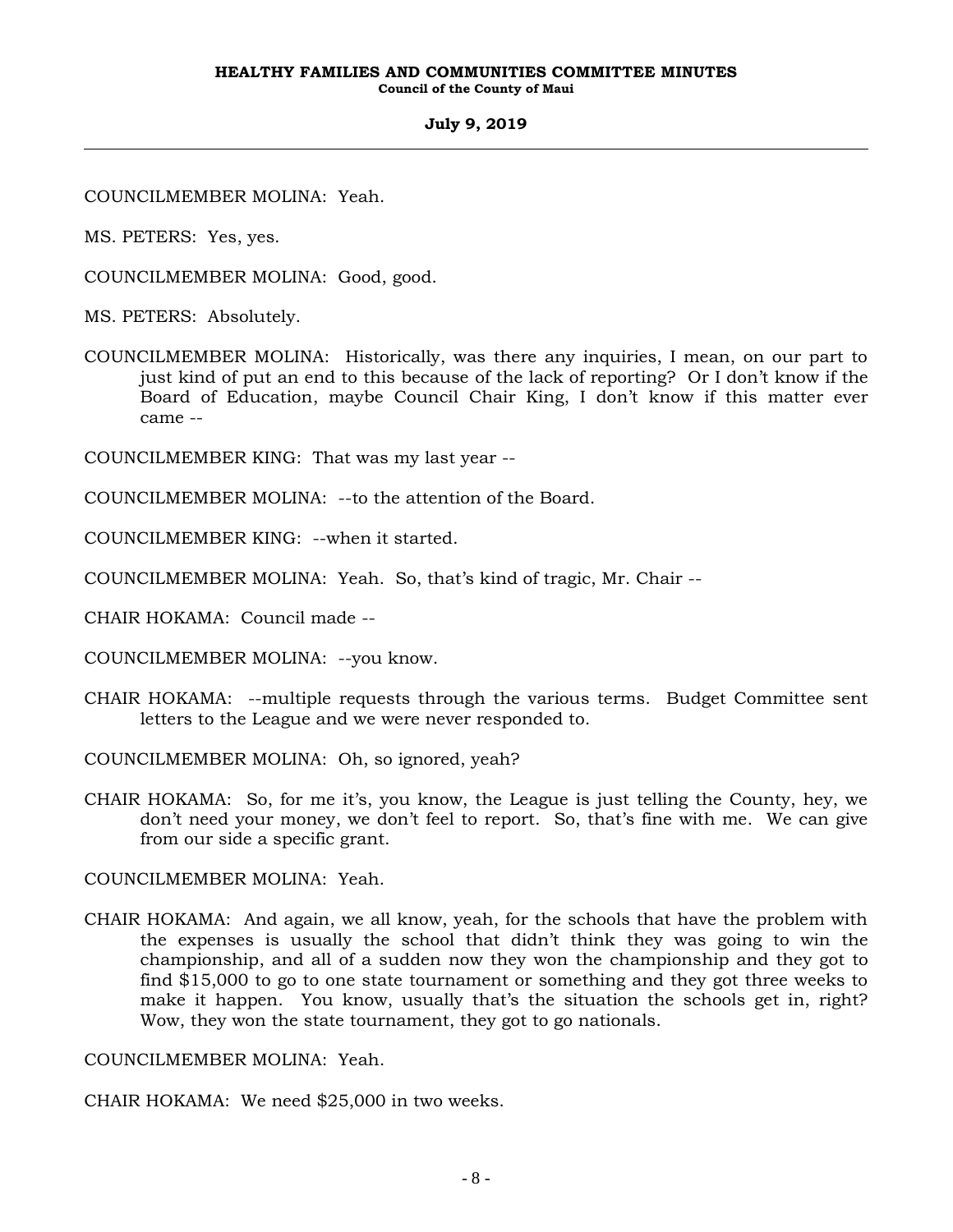COUNCILMEMBER MOLINA: Yeah.

CHAIR HOKAMA: Yeah.

COUNCILMEMBER MOLINA: You look for all available sources.

- CHAIR HOKAMA: Yeah, I mean, we understand, you know. Because we've had successful Maui teams make it to world championships.
- COUNCILMEMBER MOLINA: Yeah.
- CHAIR HOKAMA: Yeah, so I get it.
- COUNCILMEMBER MOLINA: Yeah, well, I think it's good. I appreciate the direction you taking on this, Chairman.
- CHAIR HOKAMA: Thank you.
- COUNCILMEMBER MOLINA: So, it's high time for it. Thank you.

CHAIR HOKAMA: Thank you. Ms. King, questions for the Director?

COUNCILMEMBER KING: Thank you. Yeah, 1998 was my last year on the Board of Education so that was the year this fund started I guess. So, the 18,000, that's just from the last year or that's cumulative since the beginning of this fund?

CHAIR HOKAMA: Director?

- MS. PETERS: Chair, since July 1, 2019.
- COUNCILMEMBER KING: Okay, so, the money that had been being spent every year, the money that was collected previous?

CHAIR HOKAMA: Director?

- MS. PETERS: Chair, ever since this fund was created, there has been no expenditures to date.
- COUNCILMEMBER KING: But then, wouldn't there have been money accumulating in the fund?
- MS. PETERS: It all went into the General Fund when the permits were paid.

COUNCILMEMBER KING: Oh, and so --

MS. PETERS: So, now this is a special…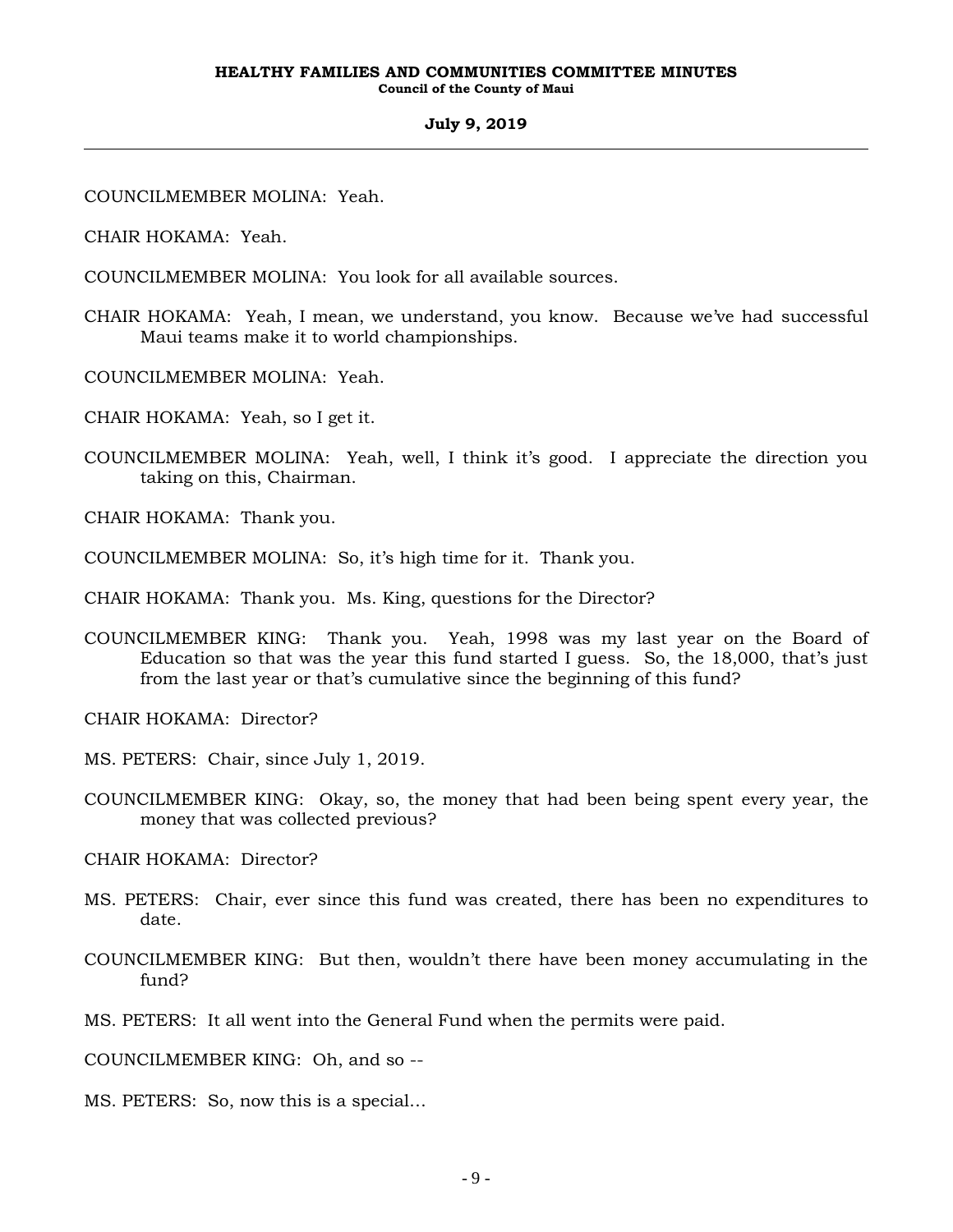COUNCILMEMBER KING: --at the end of every year it would go into the General Fund?

MS. PETERS: As deposited, yes.

- COUNCILMEMBER KING: Oh, okay. So, along the ways it never really accumulated in the fund, it was just the fees were paid, they were put into the General Fund as they were paid.
- MS. PETERS: Correct.
- COUNCILMEMBER KING: So, that's the County's General Fund, so actually there was no expenditure by MIL to date?
- MS. PETERS: Not that we know of. We weren't giving out monies as for travel or any other expenditures that they were requesting. The permit…they would apply for the permit and then they would pay the appropriate fees at that time.
- COUNCILMEMBER KING: Okay. So, maybe there wasn't anything to report if they weren't spending the money. So, when we, I guess, just theoretically going forward, if we're collecting money, is there a portion of those fees that gets set aside for maintenance or cleaning or whatever? You know, we charge the general public, we charge these groups to use our facilities. And I'm assuming there's a portion of it that goes back into R&M services?

CHAIR HOKAMA: Director?

MS. PETERS: Chair? Currently no.

COUNCILMEMBER KING: Okay.

MS. PETERS: We would like for that, we would like to see that. In fact, that and our rec programs. So, if you rent a community center, it goes back to the…you get your deposit back providing that you clean and return your keys, and then the fees get deposited into the General Fund. And the same thing happens with our rec programs, so our Department-sponsored programs they pay a fee and that fee goes into the General Fund --

COUNCILMEMBER KING: Okay.

- MS. PETERS: --so it doesn't come back to the Department.
- COUNCILMEMBER KING: Oh, okay, so none of the fees go into upkeep for our facilities. That's interesting. And then, I guess my…I was formulating all my questions based on what I thought might be happening but apparently nothing's been happening so one of my concerns is if we're collecting fees from different groups, I'm assuming we're also collecting fees from non-sports groups that may be school groups like, or maybe arts and music, and, I don't know, spelling bee, mechanics, whatever other activities. So,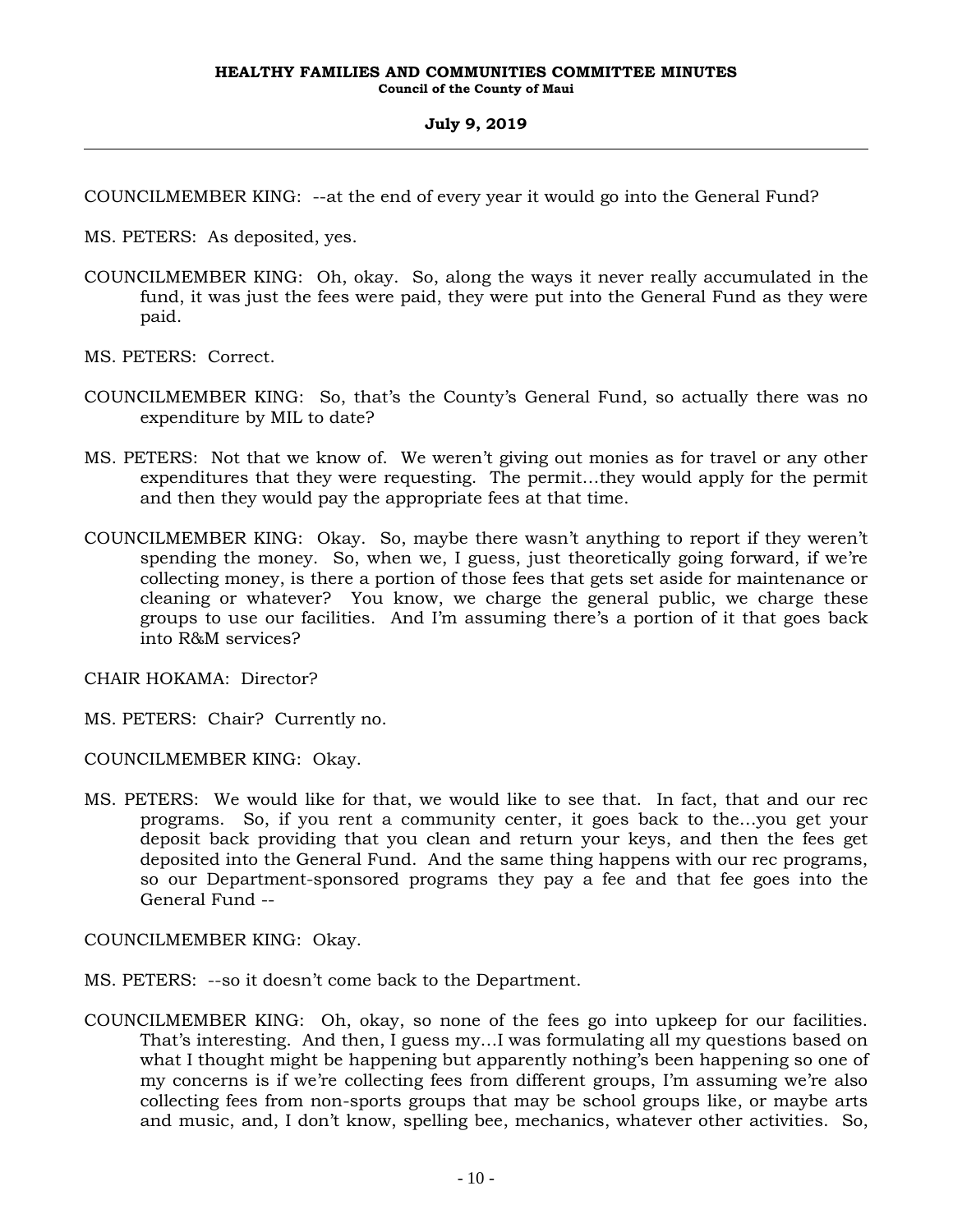#### **HEALTHY FAMILIES AND COMMUNITIES COMMITTEE MINUTES Council of the County of Maui**

#### **July 9, 2019**

do we have any intent to fund any of those groups? Because a lot of the non-sport groups, you know, the science bowl kids, they get no help from the County and I think probably like sports, Chair, there's, you know, if you're a parent and your kid wins a major tournament and now they have to go to the mainland, a lot of them are going, oh no, you know, we can't afford this. And, you know, I actually hear from parents who hope their kid doesn't win because they can't afford to send them to the next level. But outside of sports, have you folks considered, like, what would happen to the fees that come from some of these non-sporting events that are school-related and have those levels of competition that don't get funded through this Interscholastic League Fund?

MS. PETERS: So, I guess, Chair, it would depend on if they're charged. So, if they're charging a fee for these activities, but we could look into it. Because, you know, there are science fairs and STEM programs and stuff that we could…if we wanted to expand and take their fees that were collected when they use one of our facilities, then we could look into something --

COUNCILMEMBER KING: Okay.

- MS. PETERS: --that type of special fund.
- COUNCILMEMBER KING: I think it's good to look at it. I mean, somehow we've always been giving this type of money, you know. I'm speaking at the school, or the DOE level when I was involved in it is that, you know, we tended to overlook a lot of the scholastic events and they didn't get nearly the type of funding…they don't have booster clubs, you know, for the science fair. They don't have a lot of it. So, the parents have to front all that money and they don't get the recognition of, you know, you win a science fair, you don't get the people meeting you at the airport when you get back, and, you know, the flags and leis and everything. So, I think we have to pay attention to some of the other activities that are going on too, because we want holistic support for the students. So, I think that's all. I'm curious to see how we go forward with this and --

CHAIR HOKAMA: We have opportunities, Ms. King --

COUNCILMEMBER KING: --if we will get…

CHAIR HOKAMA: --because the Concession Bill we've approved, I believe, has language that revenues from that source goes back into the Parks Department for maintenance and improvements.

COUNCILMEMBER KING: Okay.

CHAIR HOKAMA: So, we go back to the source.

COUNCILMEMBER KING: Okay.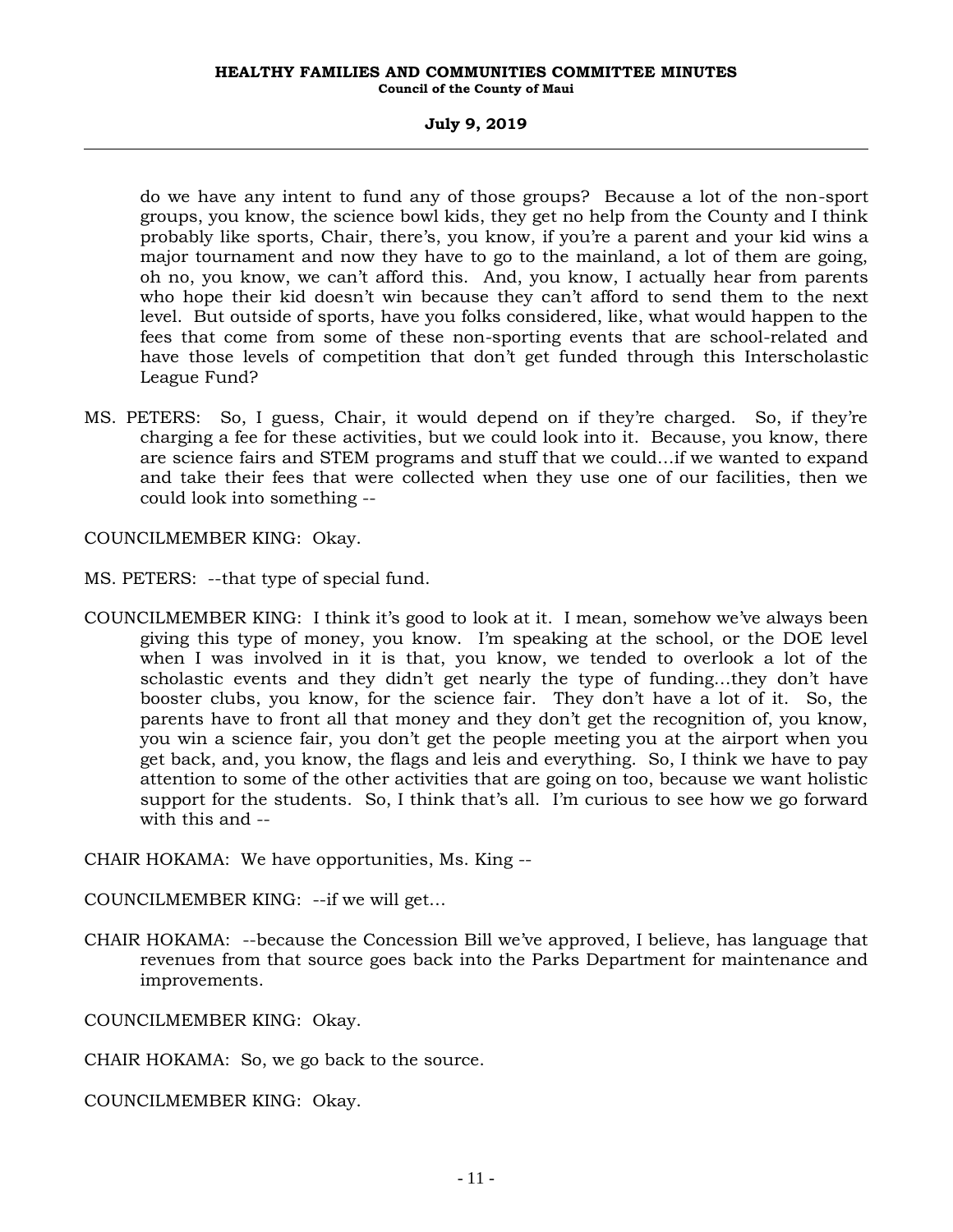- MS. PETERS: Yeah, those…thank you, Chair.
- COUNCILMEMBER KING: Okay. That's good, that would be helpful to the Department. Thank you, Chair.
- CHAIR HOKAMA: Thank you. Ms. Paltin?
- COUNCILMEMBER PALTIN: Thank you, Chair. So, I wasn't really clear, the annual custodial key, \$500 that is like a deposit and they get the whole amount back?

CHAIR HOKAMA: Director?

- MS. PETERS: Chair, thank you. Yes, they…it's a deposit so that goes back annually and then they pay it again.
- COUNCILMEMBER PALTIN: Then the gate fees, I don't have the rate and fee schedule in front of me, but do they get…do we take all of that or just a percentage or a flat rate?

CHAIR HOKAMA: Director?

MS. PETERS: Chair, actually, if they collect the gate fees, they collect that and then that's how we determine what fee schedule that they fall into. So, they would pay more if they're collecting revenues. So, an event with revenue pays more than an event that generates no revenue.

COUNCILMEMBER PALTIN: Is it by flat rate or percentage of the revenue?

- MS. PETERS: So, it's flat based on our rates and fees. And that's something that we also want to take a look at this year and try and do some cost studies to see where we should be increasing the fees and then, again, maybe we, you know, along with the Concession Bill, having these fees then be a part of our R&M operating account.
- COUNCILMEMBER PALTIN: And then, it's just a question, is, like, when you distribute the money based on, you know, theoretically based on how you were thinking about it and it seems pretty equitable, like, points and like that. But, maybe not all of the schools use County facilities and so, not all of the schools are paying in equally. Is there any thought as to that might not be an equitable arrangement?

CHAIR HOKAMA: Director?

- MS. PETERS: Chair, thank you. So, it wouldn't be if you are using any of our County facilities, it would be for all sports teams according to the language in the…in Chapter 3.39. So, it states…maybe you want to…
- CHAIR HOKAMA: Ms. Paltin, part of the problem, well, not the problem. Part of the challenge is we never had the ability to implement what we enact into the Code. So, it's hard for us because I understand and I agree, if we had some experience, we could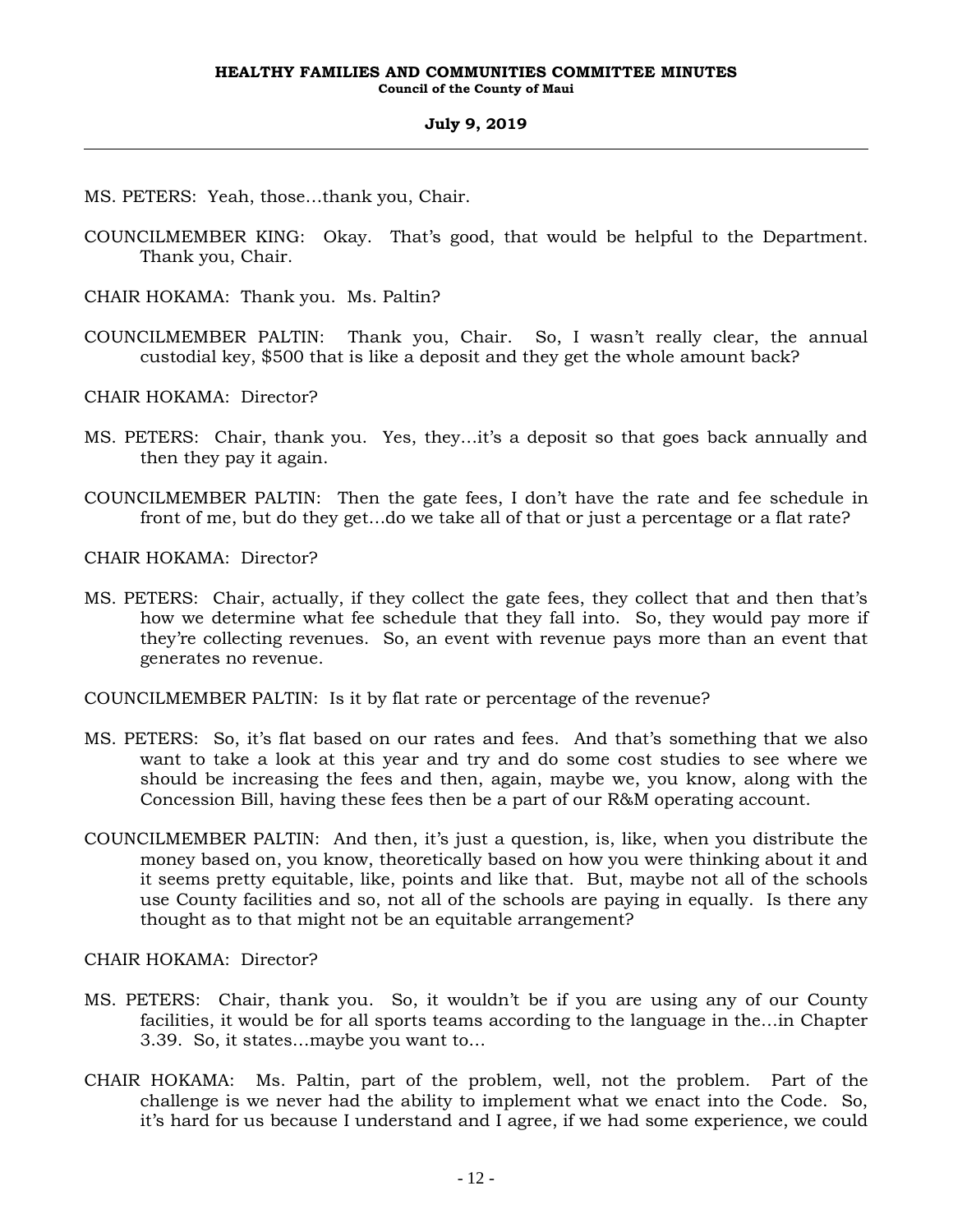start now adjusting the Code to the realities of how it is, right?

COUNCILMEMBER PALTIN: Oh, so just a starting point now?

- CHAIR HOKAMA: Yeah, so this just a starting point. Because if we had that, say, already 20 years of experience --
- COUNCILMEMBER PALTIN: And data.
- CHAIR HOKAMA: --and we know we get this much money, this is how it's going out and then the schools are complaining, you know, we are STEM champions but, you know, we got to go Washington DC but we no more any financial support, yeah.
- COUNCILMEMBER PALTIN: I just was thinking, like, you know, how some schools would have to use, like, they play football at, maybe, War Memorial or something, but then other schools have their own football field so they're not contributing into the pot in that specific scenario. But, if we're just starting, I guess, you know, we can adjust as we go along.
- MS. PETERS: So, the language --

CHAIR HOKAMA: Director?

MS. PETERS: --does say that it's for providing grants to County high schools participating in the MIL. So, you don't necessarily have to have a game in a County facility, especially if you have your own. It would be all schools participating in MIL.

COUNCILMEMBER PALTIN: Okay, cool.

CHAIR HOKAMA: Yeah, no, I appreciate the question because that's like Kamehameha Schools, right? It's a private school and they play up at Kamehameha campus, but they may be playing Baldwin, our public school, right? Or, whoever. So, again, we get one unique league unlike Oahu, you know, the ILH is basically your private schools, central downtown versus OIA which is public schools in all areas including rural Oahu. So, yeah, we're not big enough to be that level. And part of the other thing is since the State decided to go Division I and II based on enrollment, you know, a lot of Division II schools will not participate all sports, they don't have the enrollment to field, yeah, everything. So, even on Lanai, we have people who might want to do soccer but you don't have enough for a soccer team, you know. So, again…

COUNCILMEMBER PALTIN: Plus, too, all Maui County keiki anyway, so, support them all.

CHAIR HOKAMA: And then for this County, we're the most expensive County to travel. We're the only guys that got to go to multiple islands for competition and academic, you know, purposes. So, again, Members, I think we have a good opportunity. I look to the Department, the Director and Deputy to propose something for us to work with. Yes, Ms. Kama?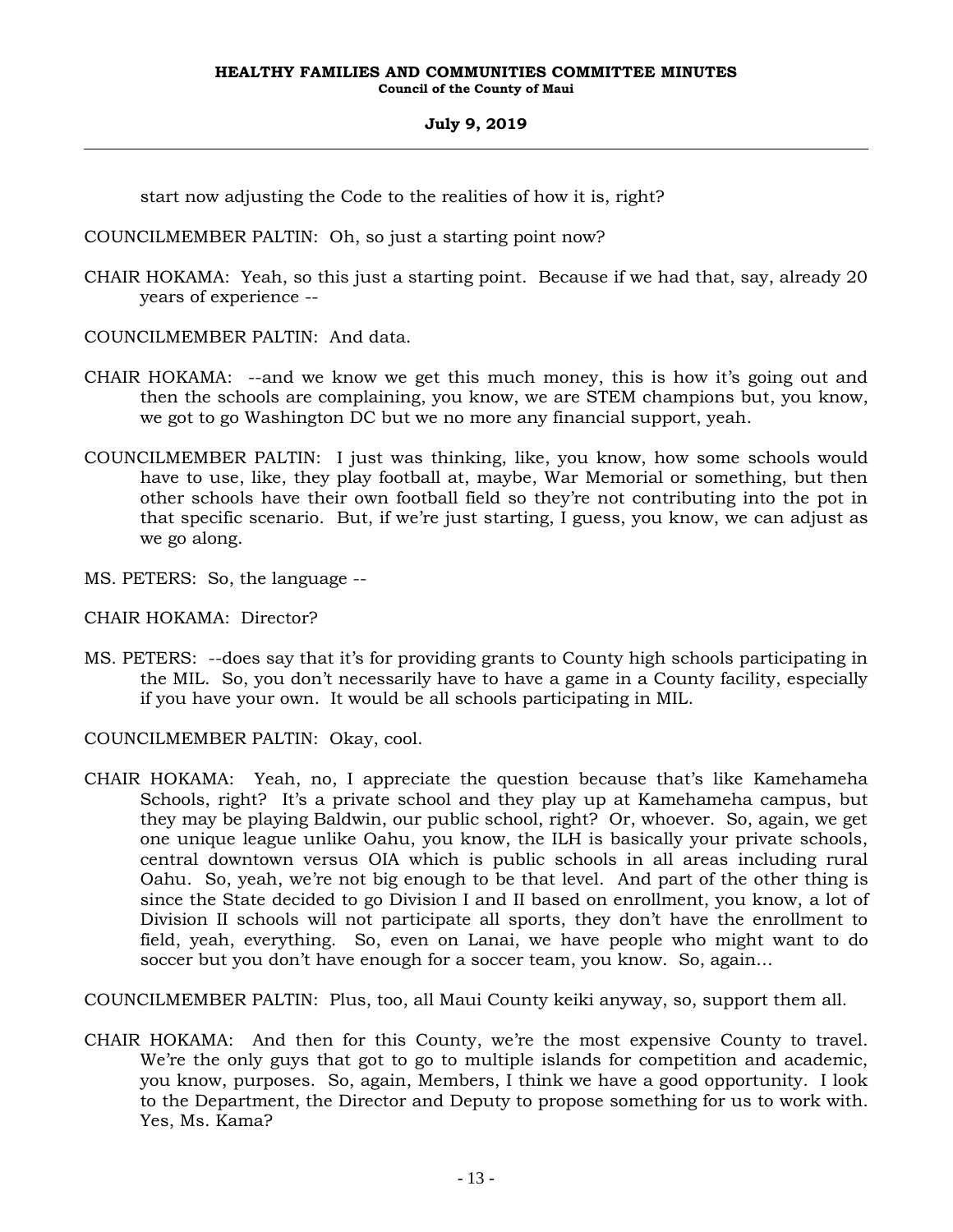- COUNCILMEMBER KAMA: So, do we have a date that they could report back to us with their findings?
- CHAIR HOKAMA: I'm going to ask the Director, you know, what she feels would be sufficient before we consider asking them to return. Because I want them to have enough time to work up something to propose to us as well as consult with whoever they need to, the League or the schools or even like stadium authority. How does Honolulu Stadium, a State facility, deal with collegiate and high school use at the stadium? Is it only stadium employees that work the whole thing and that the school or university only has a percentage of the gate? Or does they have all food and beverage revenue? I mean, you know, it would be kind of interesting to know how others are operating public facilities for these type of events. So, I want the Department to have time to go. See, because besides us, I don't think Big Island County or Kauai has facilities that can match what we're considering to do. I think besides Oahu, only Maui has the ability to consider this kind of opportunities, Ms. Kama, currently. Okay? Ms. Sugimura, anything else you'd like to bring up to the Department --

VICE-CHAIR SUGIMURA: Yeah, so --

CHAIR HOKAMA: --at this time?

VICE-CHAIR SUGIMURA: --it's nice to see this happening because actually when you think about this, this is a special fund that was created, I think last Council we passed this under Budget Chair direction, with Mr. Hokama, and it really is to help the schools that need it, so additional funding. Probably through all these years I think the MIL has had that concession at the football stadium. I don't know how the rest of them are at the other facilities. But that probably has helped the schools in another way. So, your question about wanting to know, you know, what are they doing with the funds, and whatever the rules were with the Parks Department, maybe, you know, that part, maybe that wasn't what was being followed. I'm not sure, but this is in addition to…this will just help them. This is like a brand new grant fund available to schools which they can apply, is what you're creating, yeah? Thank you.

CHAIR HOKAMA: Yeah, we're looking at doing it better and fairer.

VICE-CHAIR SUGIMURA: Yeah, thank you.

- CHAIR HOKAMA: Yeah, that's the purpose, yeah? Ms. Paltin, any last things on this item before we leave this number 23?
- COUNCILMEMBER PALTIN: Just wondering, you know, that dot thing you were talking about, is that assessed annually?

CHAIR HOKAMA: Director?

MS. PETERS: Chair, yes, it would have to be. Because then we would go according to the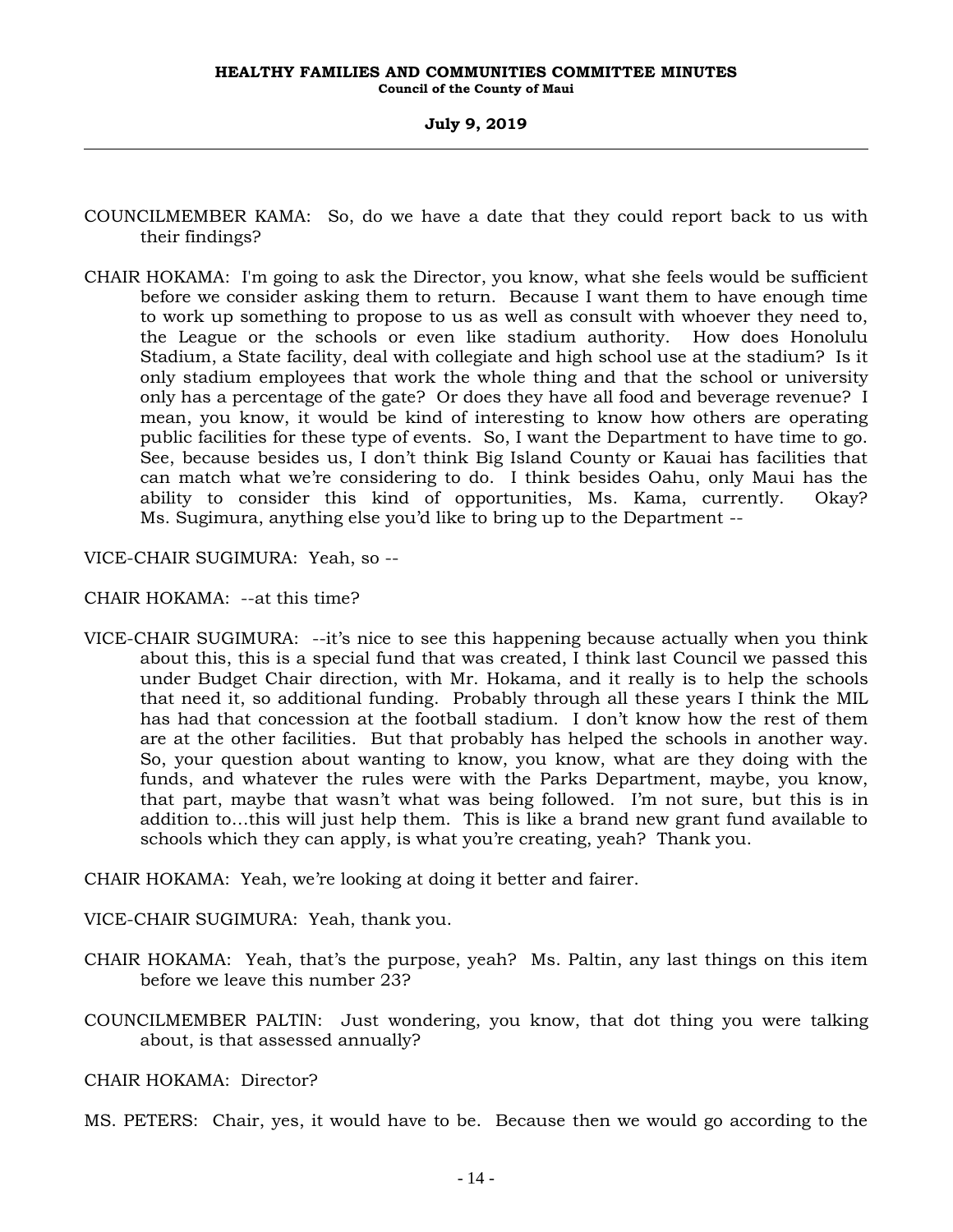schedule. Some teams, they have enough to field a team. Some schools have enough to field a team one year and then not the other year, so we would have to work with MIL and the actual sports schedules that come out in August. So, it would be an annual evaluation, yes.

COUNCILMEMBER PALTIN: So, even if some of the sports don't start in August, how do you know, like, I mean, I forget, like, was…it's been a long time since high school. But, like, you know, some sports start after January but not all the kids going know if they're signing up. So, how would that work?

CHAIR HOKAMA: Director?

- MS. PETERS: Chair, so we would go off of the previous years and then kind of, you know, leave it open maybe for some special circumstances. I think we would be able to…well, we would have to put some sort of language in there in case something did come up where we would then, they would then need to be part of the vetting process.
- COUNCILMEMBER PALTIN: Like maybe like at the end of the season, like, do you intend to come back, kind of thing. Like get a rough headcount and then make adjustments for graduations and incoming or something like that.

CHAIR HOKAMA: Director?

- MS. PETERS: Chair, yeah, so the HHSAA they all meet and the AD's, and then they come up with their schedules. And so they pretty much know what their schedule is going to look like by August. But again, there are things that do come up that we would have to then have a provision to adjust for.
- COUNCILMEMBER PALTIN: Like if they never make grades or something or injuries?
- MS. PETERS: Correct, yeah. And then, you know, we may just roll that amount back into the fund and then re-appropriate the following fiscal in the ordinance.
- COUNCILMEMBER PALTIN: Like they hold on to it and then like roll it over, the amount? Like if say they anticipate having 20 kids and due to whatever they only have 10 kids but you allot them the money for 20 kids, are they responsible for holding the money to the next year?
- CHAIR HOKAMA: Director?
- MS. PETERS: Yeah…
- CHAIR HOKAMA: I would say that is part of the rules and regs we're going to work on, Ms. Paltin. Because normal practice is if you only get 10, we're only going give you grant money for 10. We not going give you the grant money for 20 if you only get 10.
- MS. PETERS: And that would be part of the reporting process that we would have, you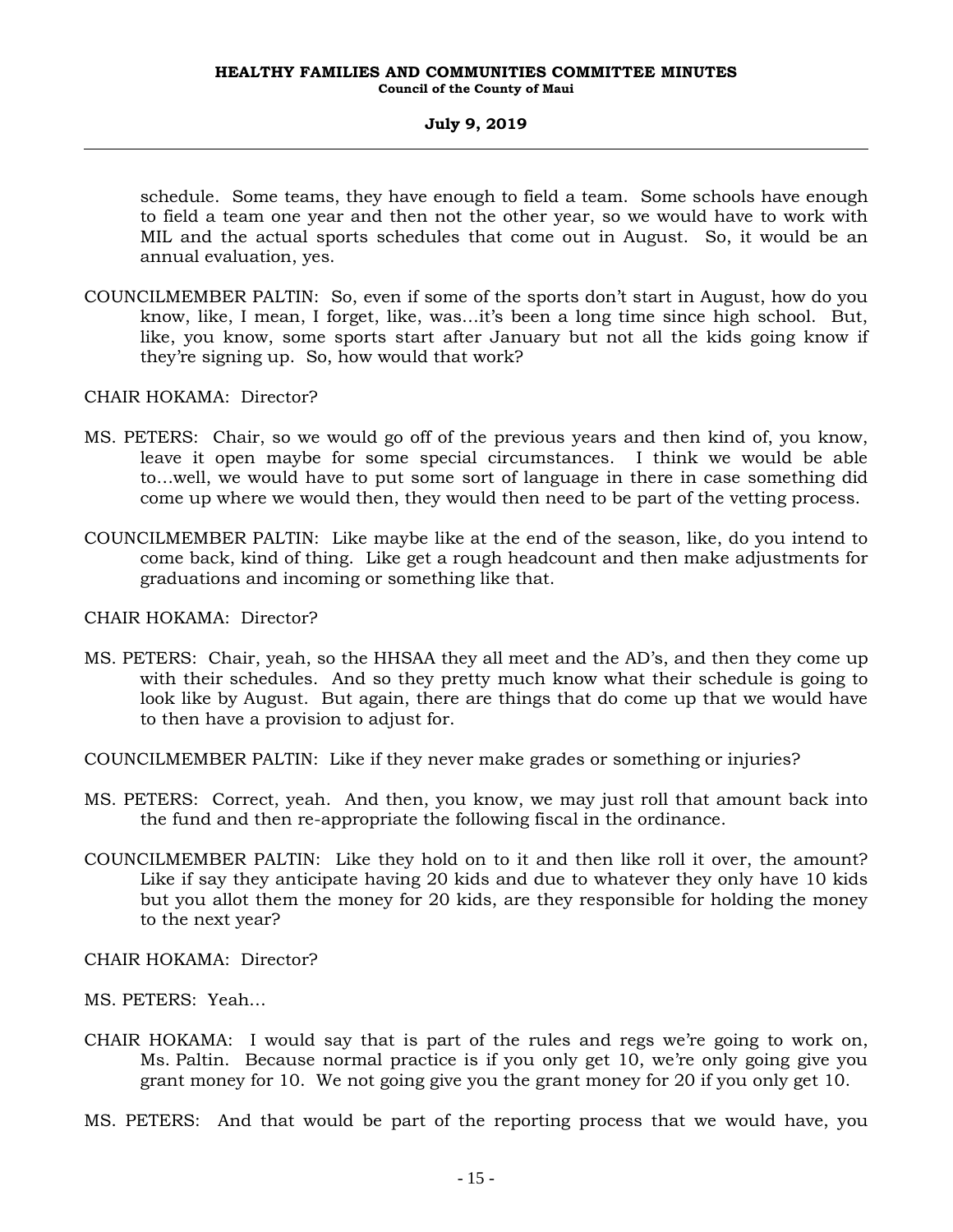know, like normal grantees we ask them for receipts and invoices to verify the County funds being expended. So, we would definitely have that component in there as well.

- COUNCILMEMBER PALTIN: So, kind of reservation based on last year's figures but then actual write out based on what you submit before you get the money?
- MS. PETERS: Yeah, that's probably how we're going to craft it.

COUNCILMEMBER PALTIN: Oh.

MS. PETERS: But again, we'll bring it back to the body and we'd love to get input, you know, the more solid of a program that we can implement and equitable, we can help our keiki to, you know, assist with those travel expenses.

COUNCILMEMBER PALTIN: Thank you.

- CHAIR HOKAMA: Okay, thank you. Yeah, hold on. Ms. King, anything at this time? Thank you. Mr. Molina? Ms. Kama?
- COUNCILMEMBER KAMA: It just struck me that the County grants are reimbursable, right? You have to present your receipt and then you get reimbursed. But if these kids are trying to take a trip, how do…that means they have to go raise the money and then get it reimbursed through the County, I mean…

CHAIR HOKAMA: But that's the unique situation, yeah, and again --

COUNCILMEMBER KAMA: Yeah.

CHAIR HOKAMA: --the Director and Department --

COUNCILMEMBER KAMA: Okay.

CHAIR HOKAMA: --is sensitive to that, Ms. Kama.

COUNCILMEMBER KAMA: Okay.

CHAIR HOKAMA: And so, you know, when they come up with the recommendations, you know, we'll work with and we can make adjustments.

COUNCILMEMBER KAMA: Okay.

CHAIR HOKAMA: Because, yeah --

COUNCILMEMBER KAMA: Just hedging that.

CHAIR HOKAMA: I understand what you're saying.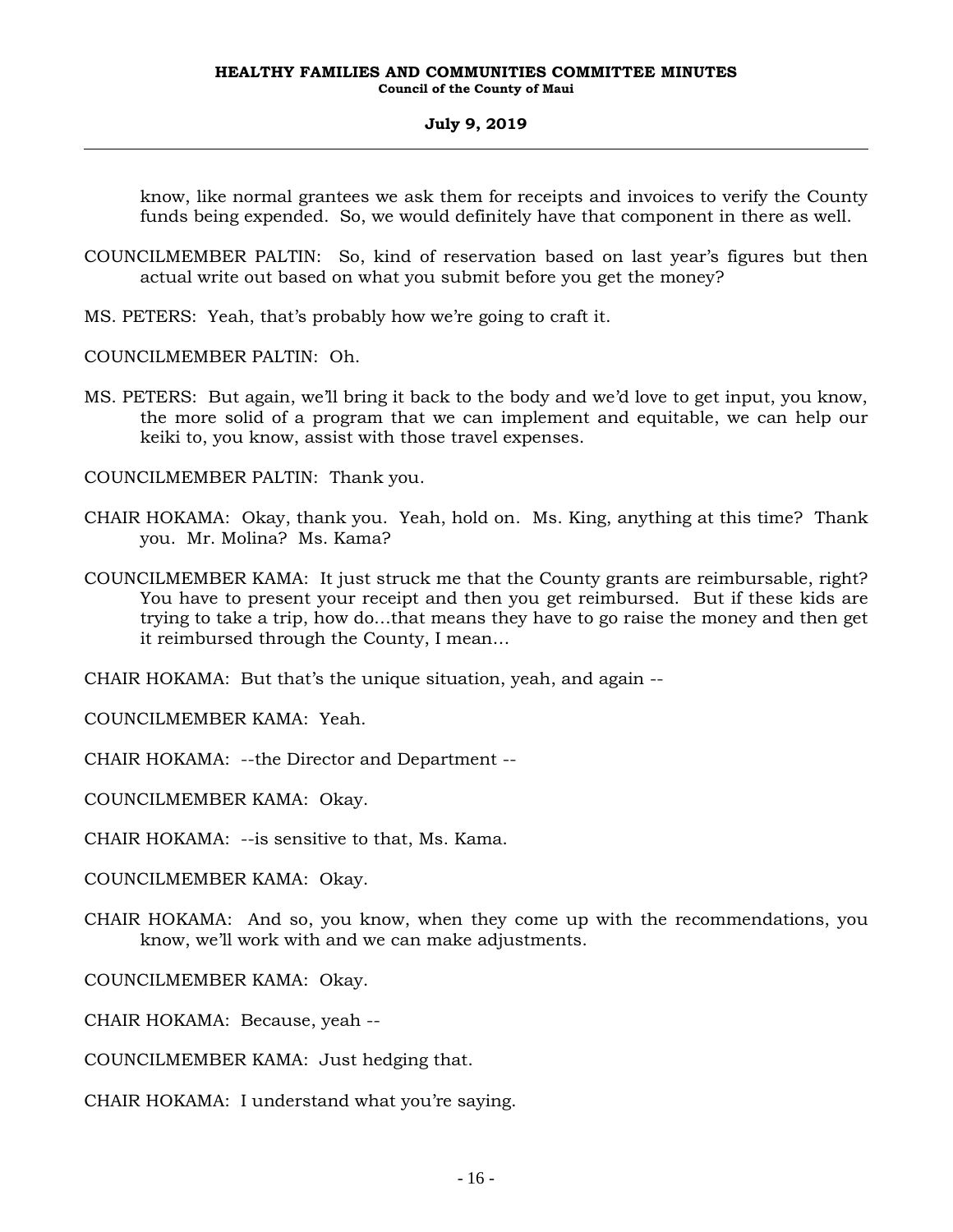COUNCILMEMBER KAMA: Okay. Thank you.

CHAIR HOKAMA: Yeah. Director?

- MS. PETERS: Thank you, Chair. We were also looking at, you know, the Project Grad, how each school gets an allotted fund. So, we're kind of…and looking, I was looking at the…there's a Waipahu Sports Foundation. So, we're still…it's in process and we want to go out and look at other municipalities and get a model, a good model that we can build this off of.
- CHAIR HOKAMA: Okay. Getting off of Ms. Kama, Director, maybe if you would also touch base with HHSAA because I do know…gosh years go by fast. Maybe six years ago, under Secretary Keith Amemiya of the Association, they made Honolulu get special fundraising for Molokai and Lanai athletics, okay. Honolulu and the Association raised thousands of dollars and was only to give money to Molokai and Lanai athletic for travel support. You know, so, it's something that's done statewide. And for us we're unique because Honolulu did this for Molokai and Lanai, okay. Wasn't this County, was the State Athletic Association understanding the rural schools' needs. So, what we're trying to do is just supplement and take it to the next level, Ms. Kama. Because not all our students going to make it scholastically, some will be technocrats, but some will be athletics. So, we should be giving our kids as many chances to succeed. So, I'm very open to us using our money to support that component of education. Anything else, Director?
- MS. PETERS: Chair, thank you, appreciate it that you brought this up on this agenda item and keep it open for discussion to bring back to the Committee for review.
- CHAIR HOKAMA: Okay, thank you. Ms. DesJardins, any comments as far as Corp. Counsel is concerned with the proposal or discussion regarding the grants or the Code?
- MS. DESJARDINS: Thank you. The only thing that sort of jumps out at me after this discussion is that the funds would be limited to the use of games played by the Maui Interscholastic League. So, I don't know enough about that league to know do they go to the mainland? Do they only play interisland or inter-county? So, I just, I couldn't find a definition of what that was, but I'm sure they have one. But that's the only comment I have is that the funds are really limited to that. Okay.
- CHAIR HOKAMA: Okay, then as your Chair, I'll take that under my responsibility to see if, with the Department, if we need to also consider some Code amendments to make it more workable for our intention. So, I'll take that under my responsibility and then report back to you, the Committee. Okay, any questions on this item? If not, Members, any objections to deferral of this matter?

COUNCILMEMBERS: No objections.

CHAIR HOKAMA: Thank you, this matter is deferred.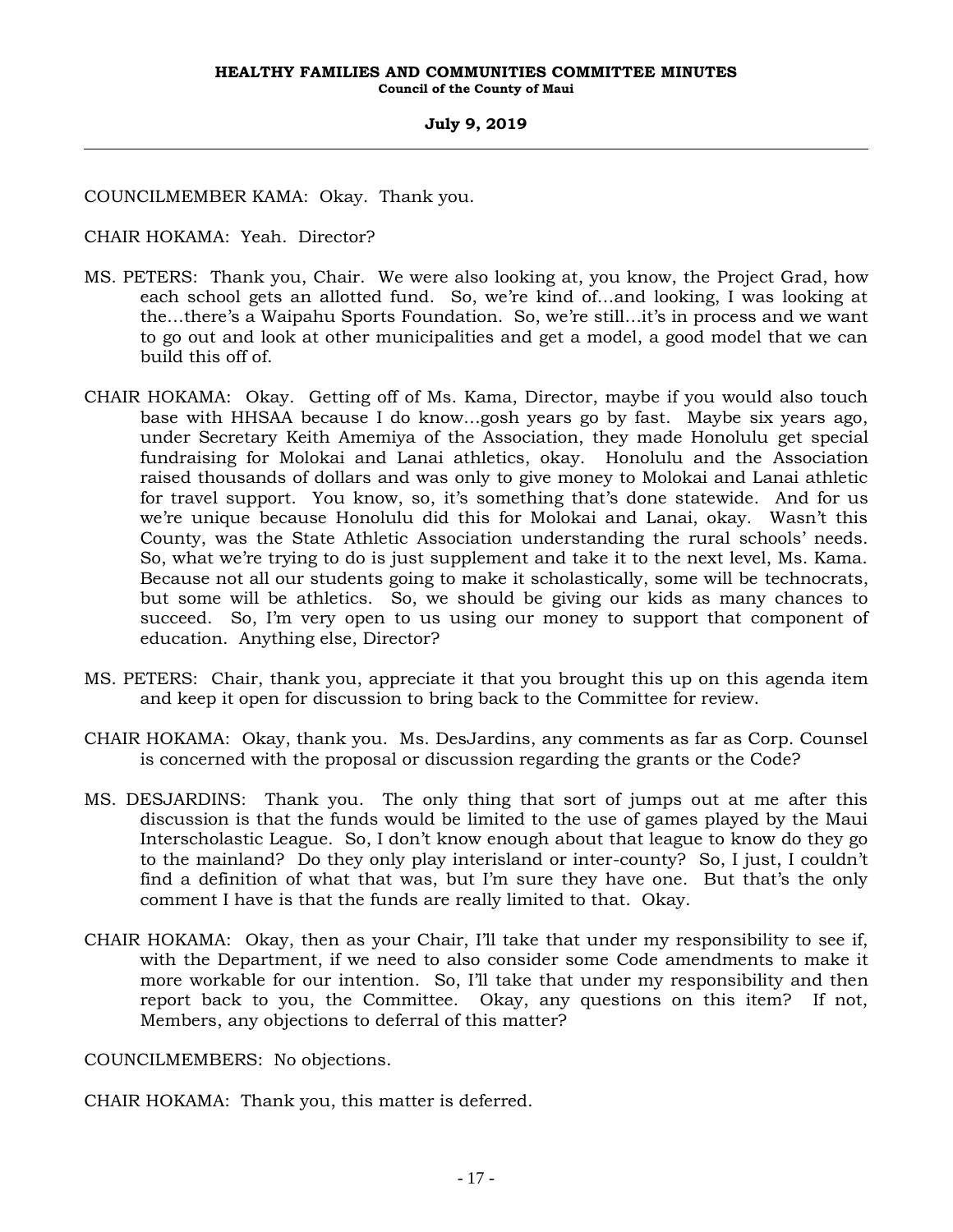#### **COUNCILMEMBERS VOICED NO OBJECTIONS.** (Excused: KRF)

#### **ACTION: DEFER PENDING FURTHER DISCUSSION.**

# **ITEM HFC-22: STATUS UPDATES ON FISCAL YEAR 2019 GRANTS TO LO`ILOA AND BAHAY KUBO HERITAGE FOUNDATION FOR REPAIR AND CONSTRUCTION AT KEPANIWAI HERITAGE GARDENS (WAILUKU)**  (MISC)

- CHAIR HOKAMA: We have one more item to go this afternoon, that is Item 22. It is the status update regarding grants to Lo`iloa and Bahay Kubo Heritage Foundation. So, we are fortunate, we have representatives from the Bahay Kubo Board of Directors, I believe. We have Dr. Ayson and Mr. Ugalino.
- MR. UGALINO *(from the gallery)*: Thank you.
- CHAIR HOKAMA: But, and so, when ready, yeah, we'll ask you to please come to this microphone on the side. But we'll let the Department give their comments first and then we'll be happy to invite you forward. So, Director, if you or the Deputy could give us your opening comments please, regarding HFC-22.
- MR. BUCK: Thank you, Chair and Committee Members. Well, first we'll start with a status of Lo`iloa. Back in January 16, 2019, we received a letter from Ryan Daniels, the Director, the President, stating that they were not going to seek the grant funding for the 150,000. So, those funding will be lapsing. We did get additional funding for Kepaniwai for the 2020 Budget, and…2020 Budget, and that was to do improvements to Kepaniwai along with the ADA improvements. To date, we're anticipating that there are going to be some additional leftover funding from when we finish the ADA and because the wording of the funding allows to do other improvements and we're hopeful that we'll have the funding to take on the project by the Department. And as far as building the, or restoring the Hawaiian hale, we would be doing an RFP on that.
- CHAIR HOKAMA: Okay, thank you, Director Buck, for that comments. So, since we have representatives from the Bahay Kubo organization, I would like to take up that portion of this item first since we know we have people who are giving their time this afternoon, and then we'll take up the Lo`iloa consideration. So, Dr. Ayson, you or, you know, Mr. Ugalino, whoever would like to come forward and give us your comments, we would appreciate that please.
- MR. BUCK: Chair, while they're coming up, I would just want to make a comment. With their grant, they were able to encumber the funds at the end of the fiscal year, so they did…will be receiving their \$20,000 grant.

CHAIR HOKAMA: Okay, thank you for that, Director Buck. Hi, good afternoon.

MR. UGALINO: Good afternoon.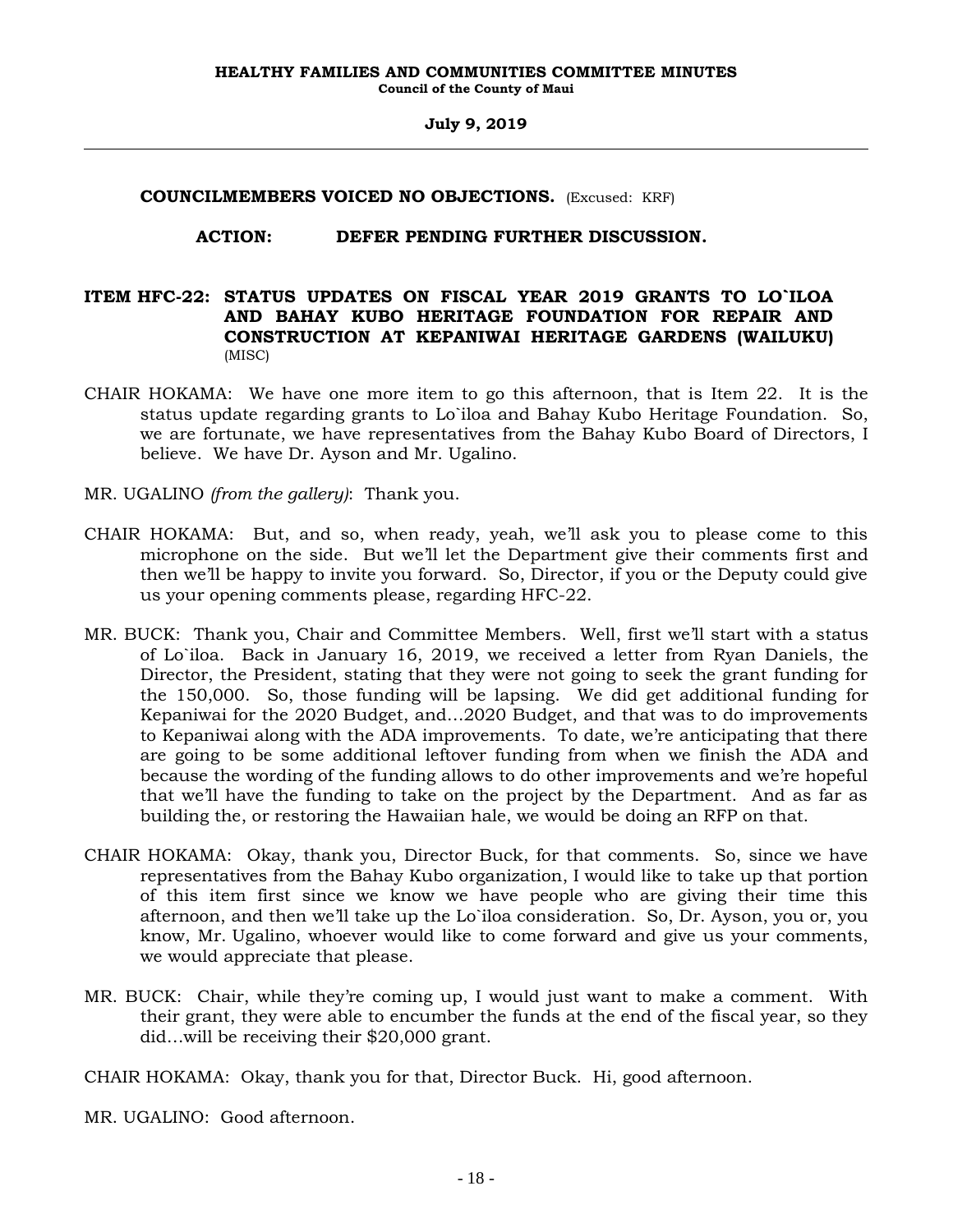CHAIR HOKAMA: Please identify yourself for us.

MR. UGALINO: Oh, okay. My name is Zaldy Ugalino and I'm the President of the Bahay Kubo Heritage Foundation.

CHAIR HOKAMA: Thank you for being here.

MR. UGALINO: Thank you, Chair. First of all, I would like to thank everyone, the Councilmembers for your hard work for our County, beautiful County of Maui, and for allowing us to have the grant. At this time, we're pretty much ready to go to do the repair work. Unfortunately, we have to deal with permits.

CHAIR HOKAMA: Yes, we understand.

- MR. UGALINO: And at this time, we're just waiting for the word from DCAB and hopefully that's the only thing that we'll be facing. But we have all the drawings, we have all the materials ordered, and we're ready to go. So, thank you so much.
- CHAIR HOKAMA: Well, we appreciate and thank you and your organization for definitely supporting our Filipino community. So, is there anything that the County Department or DCAB is awaiting from you to complete their review? You submitted whatever the agencies have requested from you?
- MR. UGALINO: Correct, Chair, yes.
- CHAIR HOKAMA: Okay. So, you just waiting for the government side to do the review and sign-offs?
- MR. UGALINO: That's correct.
- CHAIR HOKAMA: Okay, so, Director, is there anything outstanding you made aware of that may delay their approval of the permits?
- MS. PETERS: Chair, I will have to go back and look at it and then we can work with the organization in getting that approval.

CHAIR HOKAMA: Okay, you're aware of the DCAB concerns?

MS. PETERS: Not right now. They did need to go through DCAB, that's a requirement --

CHAIR HOKAMA: Right. We understand that.

MS. PETERS: --for the building permit. So, I can go back and look through and see, and call DCAB to see what is the holdup.

CHAIR HOKAMA: Okay. How long have you been waiting so far? An estimate?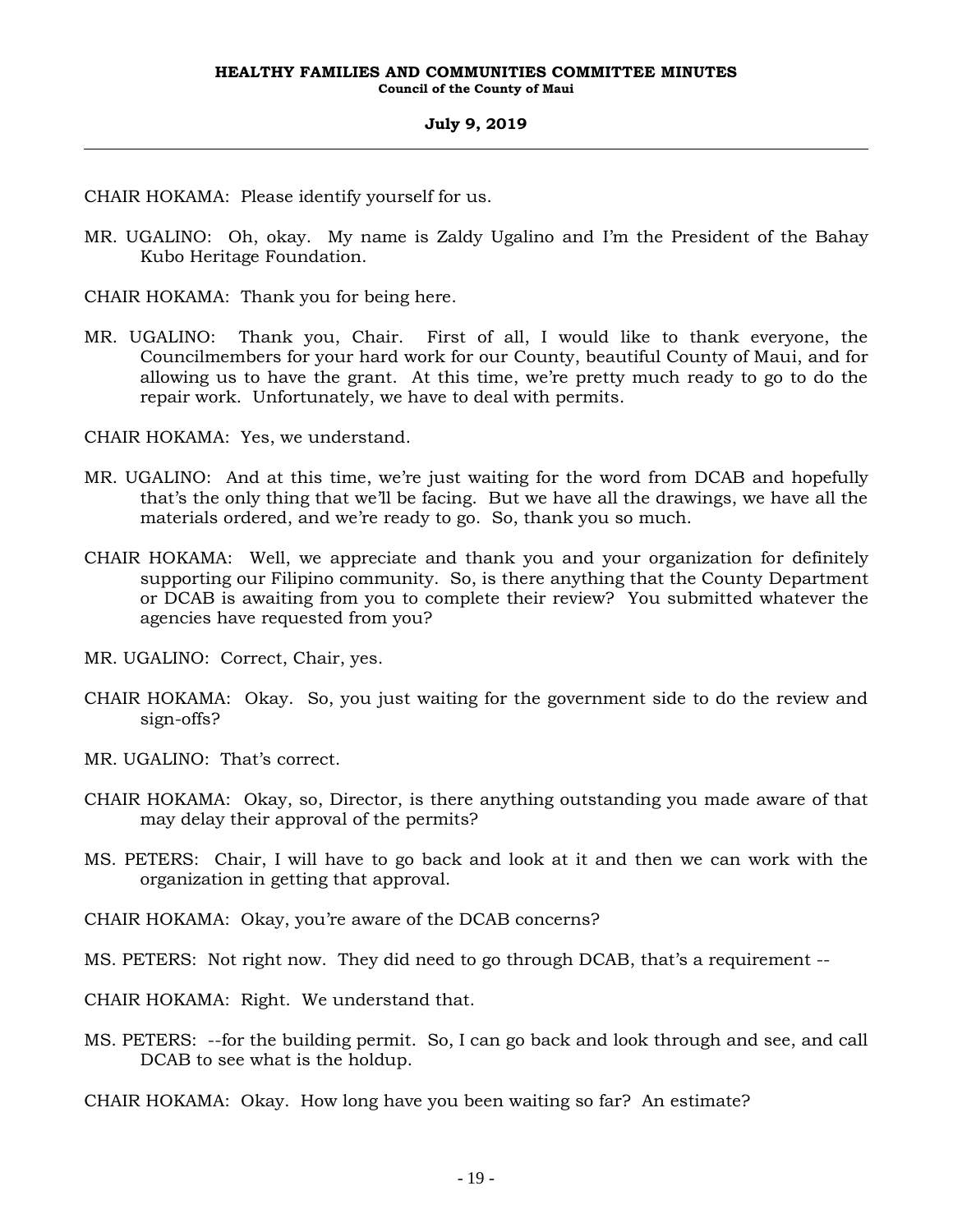MR. UGALINO: It's been --

CHAIR HOKAMA: Two months, one month?

MR. UGALINO: --two months, Chair.

CHAIR HOKAMA: Two months.

MR. UGALINO: And actually we're very concerned right now because the, almost the entire roof of the bahay kubo has blown away and growing from the Philippines, you know, it's very emotional for me because the lumbers that was used, the flooring, is we call Narra wood and I commend the first Filipinos that built that house because…and what I know that the worst enemy for those Narra wood is not termite, it's elements, rain and sun. And it will have…it will rot --

CHAIR HOKAMA: Yes.

MR. UGALINO: --without protection.

- CHAIR HOKAMA: Yes, thank you, no, we appreciate your concern. We share that concern with you. Mr. Molina, do you have any questions you would like to pose?
- COUNCILMEMBER MOLINA: No, I think pretty much Mr. Ugalino's answered some of my questions that I had. But, you know, it's good to hear that you folks are ready to go. And unfortunately you're being held up with the permit process. Any estimation, once you're given the green light to start the repairs, how long it would take to finish?
- MR. UGALINO: Our team, we were talking of a whole week just to…like I said, everything has been ordered, we're just waiting for the go-aheads. The trusses have been ordered, it's…everything is fabricated --
- CHAIR HOKAMA: Ready to go.
- MR. UGALINO: --ready to go.

COUNCILMEMBER MOLINA: Wow, that's good to hear. Thank you.

CHAIR HOKAMA: Thank you. Ms. King?

- COUNCILMEMBER KING: Thank you, Chair. So, thanks for being here for giving us an update. Are you planning to…is your repair and construction going to restore it to exactly what it was before or do you have any new plans or expansions?
- MR. UGALINO: Well, ma'am, we are…the size of the building will be the same. Unfortunately, the nipa hut that was, that came from the Philippines, and with the new law, codes and everything else, it'd have to be a tin roof.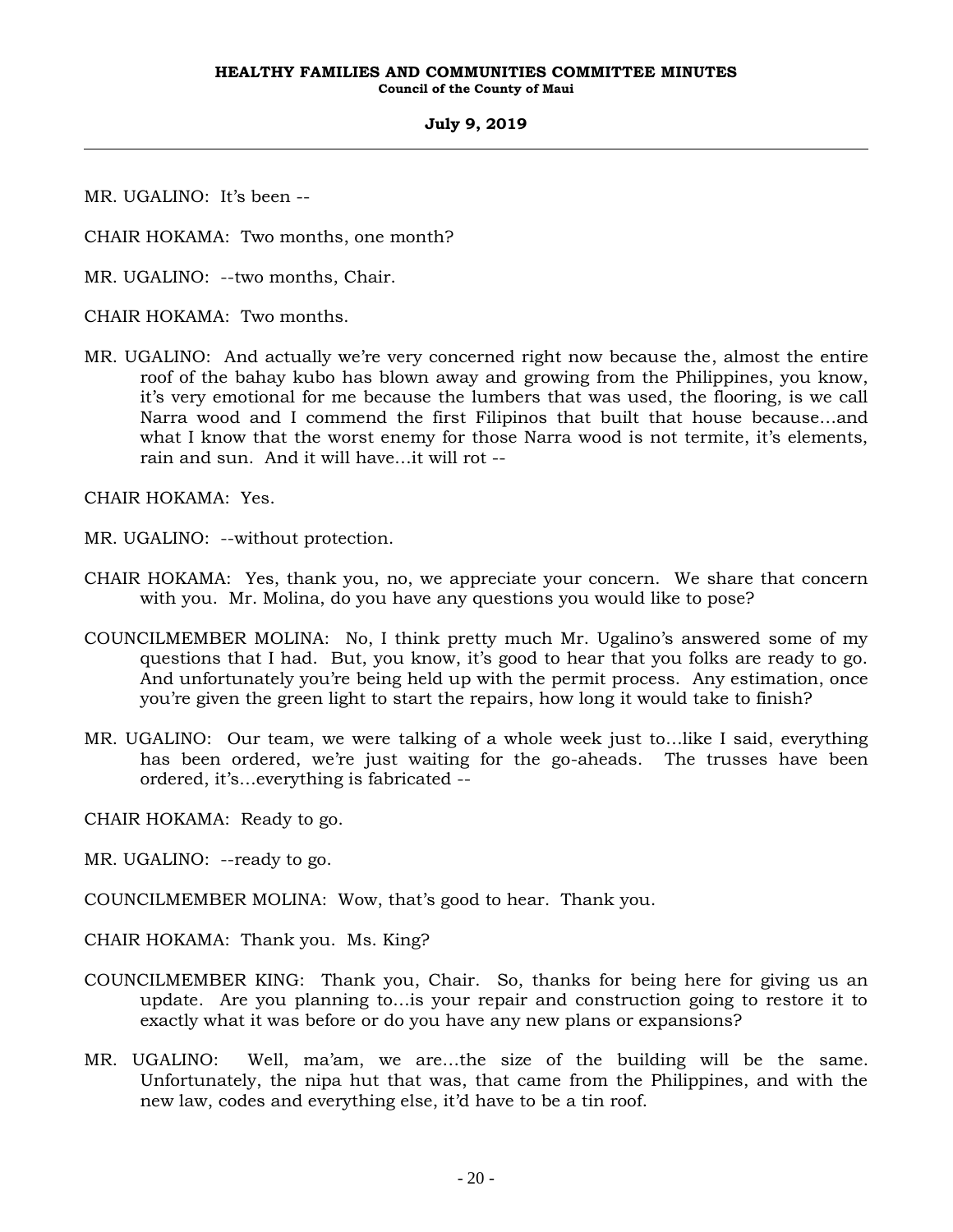COUNCILMEMBER KING: Oh. Okay, that's kind of disappointing, it can't be the same. But I understand. I understand the new codes. Thank you.

MR. UGALINO: Thank you.

- CHAIR HOKAMA: Thank you. Ms. Paltin, any questions?
- COUNCILMEMBER PALTIN: Thank you, Chair. No questions, just appreciate the work you're doing. Thank you very much.

CHAIR HOKAMA: Thank you.

MR. UGALINO: No, thank you for your folks help.

- CHAIR HOKAMA: Ms. Sugimura?
- VICE-CHAIR SUGIMURA: Yeah, so, I remember this coming through last budget session, the 20,000 was put in for you. And I'm glad, you know, to see this happening now. If…my recollection was, this was because of the September 2016 flood, right, the 100-year flood that happened. And it actually destroyed a lot of other, I don't know, would you call villages at Kepaniwai. So, I'm glad that this grant is going to happen. Tante also asked me about this recently and he might have asked some of the other Members. So, there's some…there's a group ready to start working from what I understand. Dr. Ayson is here in the audience and she was also looking for additional funds for this next, this current fiscal year now we're talking about. And that would be a OED grant, I guess, to help you finish. Because I think you're short 21,000, is that correct?
- MR. UGALINO: Yes, ma'am.
- VICE-CHAIR SUGIMURA: So, if you don't…or, what is the timing then? Because you're going to get this first 20,000, which is last fiscal year's funding, and then what about the next 21,000 --
- MR. UGALINO: Well, we --
- VICE-CHAIR SUGIMURA: --your needs?
- MR. UGALINO: --we'll do something. Because we really want to restore this bahay kubo. Any help we can get will be greatly appreciated.
- VICE-CHAIR SUGIMURA: Okay. Yeah, very good, I would like to see you complete and not have these gaps. Because I think you might then have damages to your structure, which is what you're talking about. So, preservation.
- MR. UGALINO: I have, yes, I…we went there and inspected the columns of the bahay kubo along with a certified general contractor and we saw some, a little bit of damages on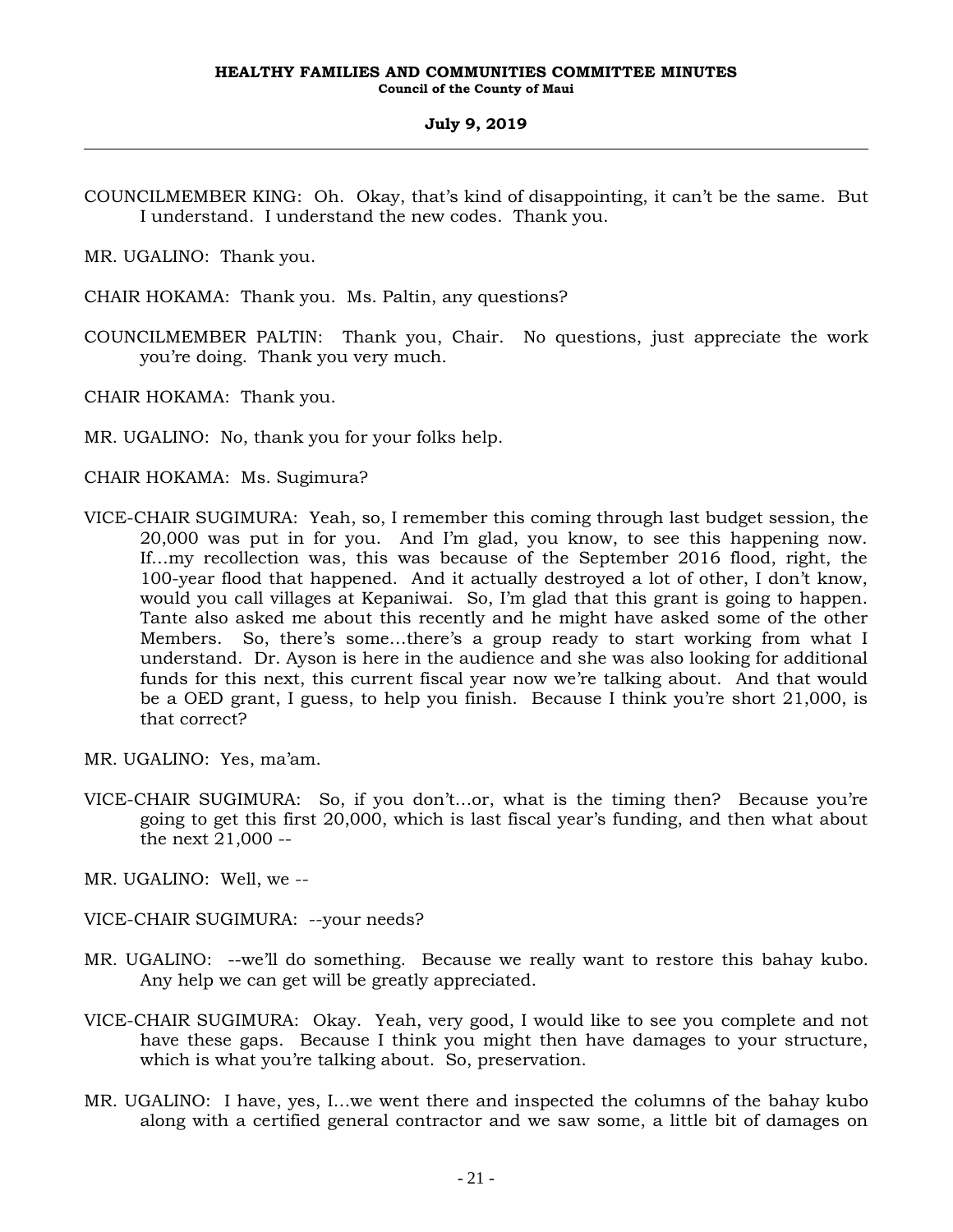the concrete side. And, of course, the bolts has been rusted.

CHAIR HOKAMA: Okay…

VICE-CHAIR SUGIMURA: Thank you for your hard work.

MR. UGALINO: No --

VICE-CHAIR SUGIMURA: Thank you.

MR. UGALINO: --we love it and we're thanking you guys. Thank you.

CHAIR HOKAMA: Okay, thank you. Ms. Kama?

COUNCILMEMBER KAMA: Could you just share what DCAB is?

MR. UGALINO: It's…I have that form. It's the Disability Communication Access Board with the State of Hawaii.

COUNCILMEMBER KAMA: And what are they expecting of you?

MR. UGALINO: That's a good question. I don't know. All it says when we filed for the building permit is the County of Maui says you have to go to them.

CHAIR HOKAMA: Okay.

COUNCILMEMBER KAMA: And you went to them?

MR. UGALINO: Yes, ma'am.

CHAIR HOKAMA: It's about the disability, Federal disability access.

COUNCILMEMBER KAMA: Access.

CHAIR HOKAMA: Yeah.

COUNCILMEMBER KAMA: Yeah, ensuring that there's access for disabled people, right? That's what that's about?

MR. UGALINO: I am sure that's what it's all about.

CHAIR HOKAMA: Yeah, it's something the Department has to ensure. Director?

MS. PETERS: Chair, thank you. Thank you, Member Kama. Yeah, so, all of the building permits go through the Disability Communications Access Board. And so, what they review is that, again, the improvements that you are doing if it affects the access and if there's adequate access. So, the project that we're currently doing now at Kepaniwai,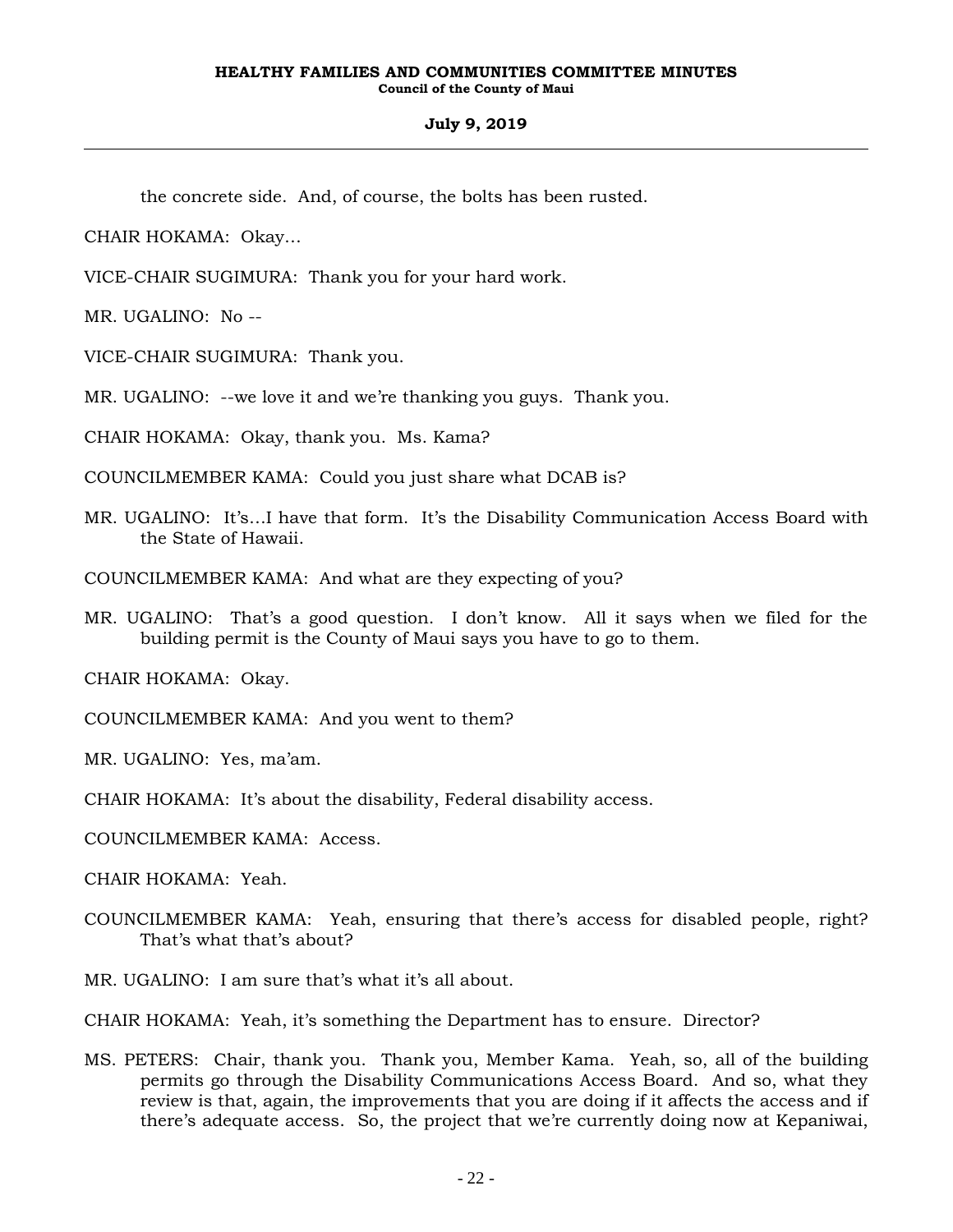in fact, it should commence within the next couple weeks, is the second phase of the walkways. So, I'll be reaching out to DCAB, we have a good working relationship with them, and seeing what the process is or what's holding up this review. Sometimes it's just, you know, they need, they have a question and that we can readily answer.

COUNCILMEMBER KAMA: Thank you, Chair.

CHAIR HOKAMA: Okay, anything else, Ms. Kama?

COUNCILMEMBER KAMA: No, that's it. Thank you.

- CHAIR HOKAMA: Anyone else has a question for Mr. Ugalino? Just so that our whole community understands, does bahay kubo have a unique meaning or understanding, that phrase bahay kubo?
- MR. UGALINO: Actually Chair, I'm just learning about what it's all about. All I know…
- CHAIR HOKAMA: Dr. Ayson, you…is there a meaning or something for the phrase bahay kubo that we can share and at least appreciate why it's called bahay kubo, the structure? You got to come down, you got to come down, Dr. Ayson.
- MS. AYSON *(from the gallery)*: Yeah, let me come down.
- CHAIR HOKAMA: Okay, I'm sorry if I asked a hard question. I just thought would be good to know what bahay kubo was.
- COUNCILMEMBER KING: You could ask Alice Lee if she was here.
- CHAIR HOKAMA: Yeah. That's not hello in Ilocano, I know that. Hello, Dr. Ayson, thank you for joining us and if you heard my question, again, I'm just curious to see if it has a special meaning for the Filipino community.
- MS. AYSON: I don't know about a special meaning, but I grew up understanding that the nipa hut is representative of many, many villages. And we who grew up as Filipinos here were very happy to have one. And I also understand it's the only one in the state.

CHAIR HOKAMA: Oh, okay.

- MS. AYSON: And therefore, now that we have to take the nipa, which is the thatch, away and make it into a tin roof, I'm not sure how that's going to hit a lot of Filipinos when they see it. So, I…
- CHAIR HOKAMA: Maybe the same way the Hawaiians would feel when they said you got to hemo your hala thatch --

MS. AYSON: Yes.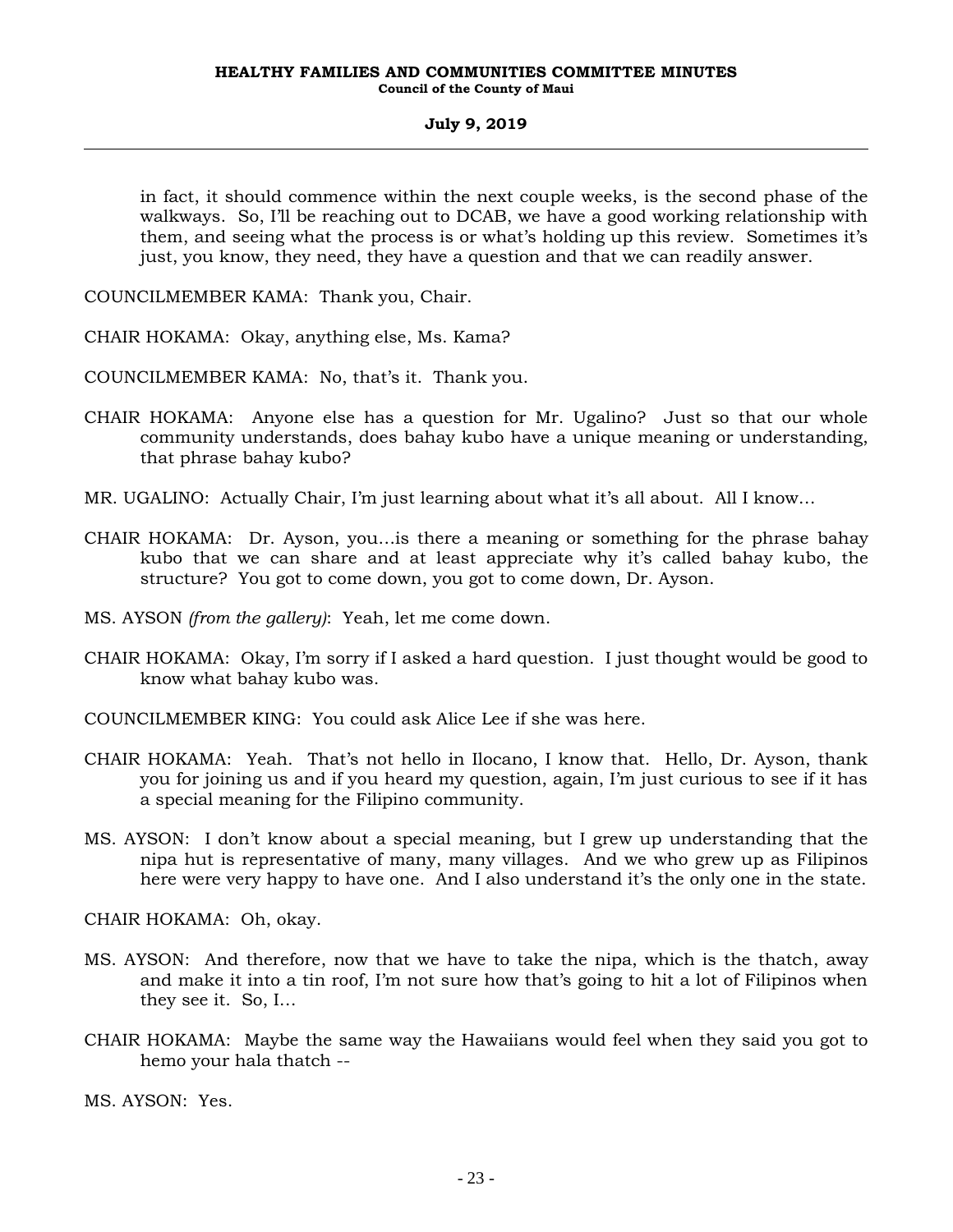CHAIR HOKAMA: --and put one totan --

MS. AYSON: Exactly.

CHAIR HOKAMA: --roof on the Hawaiian hale.

MS. AYSON: Yeah. So, I understand also from a little research that we've done that there's a synthetic fabric that actually looks like nipa, but it's not so it won't blow away and get destroyed in the weather. Except that according to Zaldy, it's way too expensive. Unless you folks want to support us for that? Is that something we could do? I could write a grant for that just to get the more expensive roof instead of the tin roof.

CHAIR HOKAMA: I would check with Fire Department first --

MS. AYSON: Okay.

CHAIR HOKAMA: --on Fire Code rating, because it may not pass for public facilities, because you need to have, you know, sufficient, what's…they call that retardation components on the fire, you know, the fire issue and whatnot. So --

COUNCILMEMBER KING: Can you spray it?

CHAIR HOKAMA: --we can assist you, have, you know, Fire Department tell you what materials or can and cannot, shouldn't be considered.

MS. AYSON: Did you hear that?

MR. UGALINO: I'll talk to...

COUNCILMEMBER KING: Chair?

MS. AYSON: Okay.

CHAIR HOKAMA: Yes, Ms. King?

COUNCILMEMBER KING: So, what kind of a difference are you talking about in price?

MS. AYSON: We haven't researched it --

COUNCILMEMBER KING: Oh.

MS. AYSON: --because we didn't think we could, you know, we thought it would be too, just too much.

COUNCILMEMBER KING: Okay.

MS. AYSON: But I…we have started writing another grant for the 21,000. I have the actual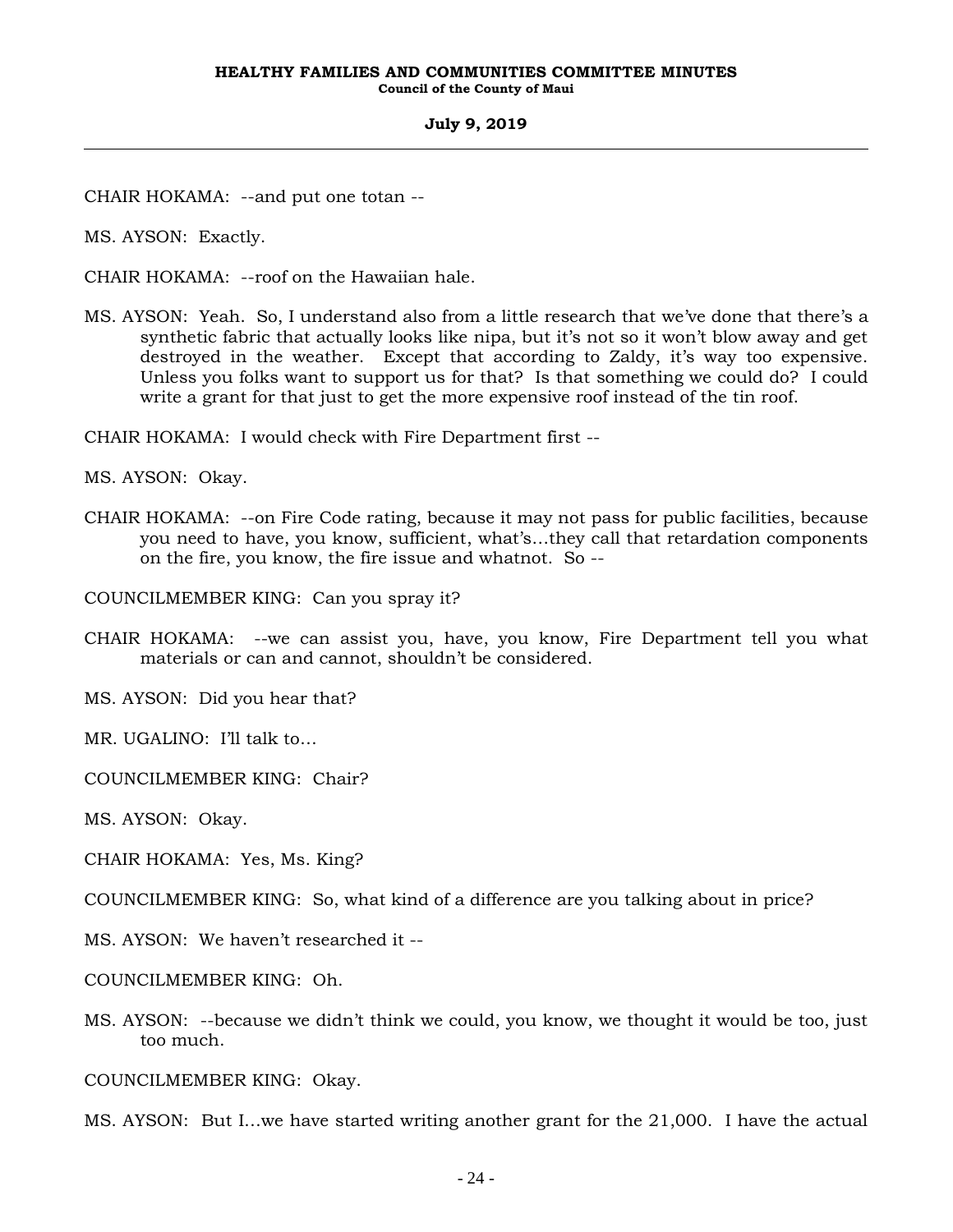grant application form. We're halfway done with it. But it was to complete what they'd already started, not to get the new nipa materials. Shall we do another grant for that one?

- COUNCILMEMBER KING: Oh, well, I don't know. I want to know what you're talking…are you talking about tens of thousands, or a few thousands?
- MS. AYSON: What do you think?
- CHAIR HOKAMA: Maybe when you have some kind of estimates regarding cost and, you know, what will pass the Code and whatnot, we can have more discussions. But until you get something more specific, I don't want the Committee to get stuck on a lot of what ifs at this point in time.

COUNCILMEMBER KING: Right.

CHAIR HOKAMA: But we…I just wanted to know, does bahay kubo have a certain meaning, and that's why the project is called bahay kubo. That's what we would like to know. Does it have a special connotation regarding your project?

MS. AYSON: You speak the language, I don't.

MR. UGALINO: I just learned the language.

COUNCILMEMBER KING: Maybe you could find that out along with the pricing.

CHAIR HOKAMA: Yeah.

MR. UGALINO: I will, thank you. No, definitely, that is a very nice question because, you know, I was retired and went back to the Philippines and learned my culture a little bit. But I know the bahay kubos are always right in the middle of the rice field.

MS. AYSON: Yeah.

CHAIR HOKAMA: That's a building --

MR. UGALINO: Yeah.

CHAIR HOKAMA: --that's in the middle…

MR. UGALINO: Yeah, that's where everybody, the whole family after working hard in the rice field, that's where they congregate --

CHAIR HOKAMA: Oh, okay.

MR. UGALINO: --and talk stories, talk about their plants, their harvest, and things like that.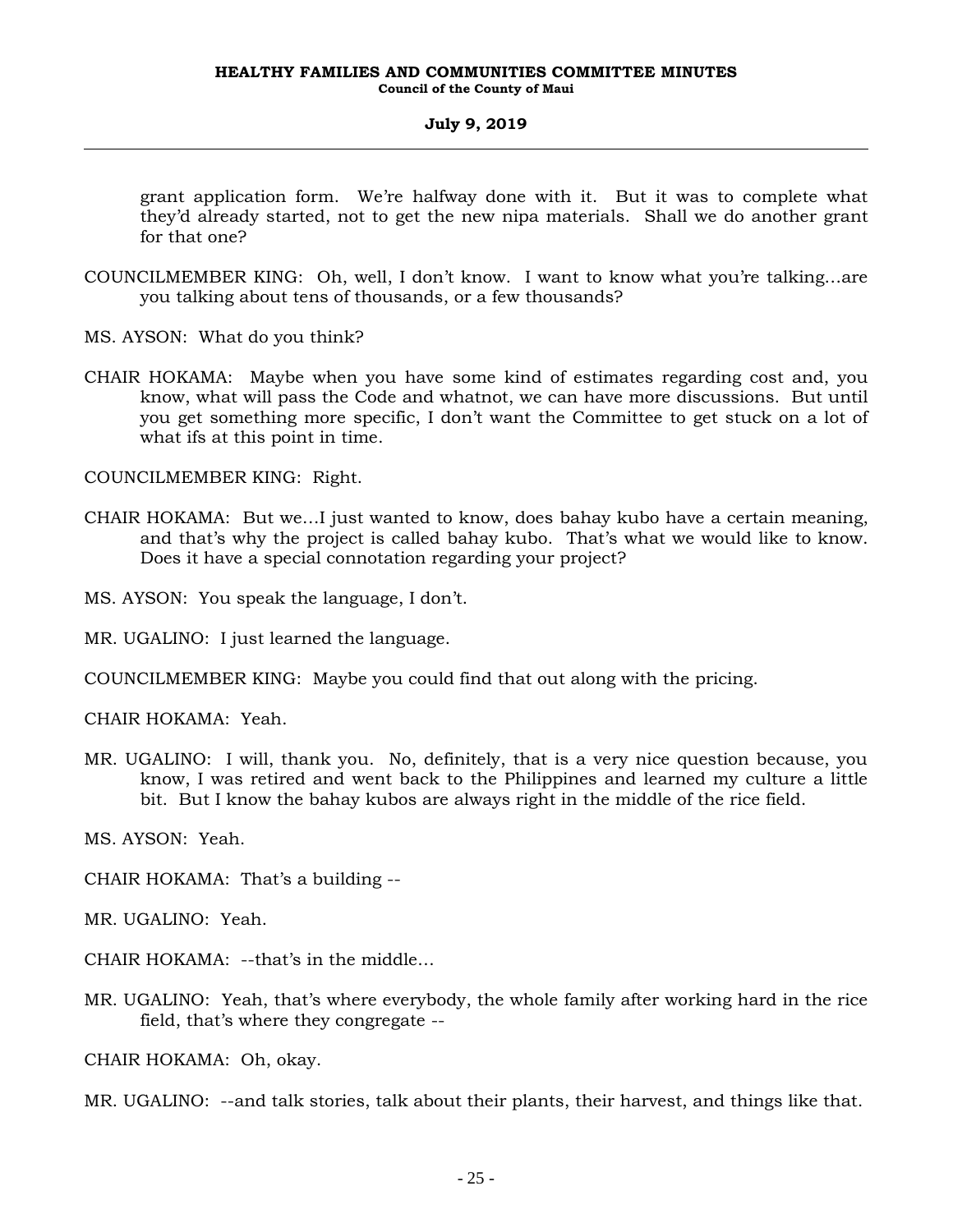CHAIR HOKAMA: Okay.

- MR. UGALINO: And then they just rest there and then they go home to their individual houses after the hard day work.
- CHAIR HOKAMA: Oh, thank you for sharing. See, that makes sense to me --
- MR. UGALINO: That's what they do with the --
- CHAIR HOKAMA: --from a cultural standpoint.
- MR. UGALINO: --bahay kubo.
- CHAIR HOKAMA: You know, for…
- MR. UGALINO: That's why it's open like that, Chair.
- CHAIR HOKAMA: Right, yeah. Oh, okay. Thank you, no, thank you for sharing because we want to understand and appreciate it too, yeah.
- MR. UGALINO: Thank you.
- COUNCILMEMBER KING: Chair?
- CHAIR HOKAMA: Yes, Ms. King?
- COUNCILMEMBER KING: So, Councilmember Paltin found this, it says the bahay kubo is one of the most illustrative and recognized icons of the Philippines. The name of the primitive nipa hut is actually based on the Spanish phrase kubo, meaning cube, probably because its rectangular appearance. And bahay is the Filipino word for house.
- MR. UGALINO: That's correct.
- CHAIR HOKAMA: That was very good. So, we all learned something today. So, we appreciate that. Yes, Ms. Paltin?
- COUNCILMEMBER PALTIN: Oh, I just was saying, you know, about the fire issue. I think Uncle Francis developed, like, a fire code for the traditional Hawaiian hale and I don't know if maybe if you want to reach out to him, maybe they can use something similar so that if you build --
- MS. AYSON: Is that Sinenci?
- COUNCILMEMBER PALTIN: --yeah, Uncle Francis Sinenci.
- MS. AYSON: Okay. Yeah, I know him.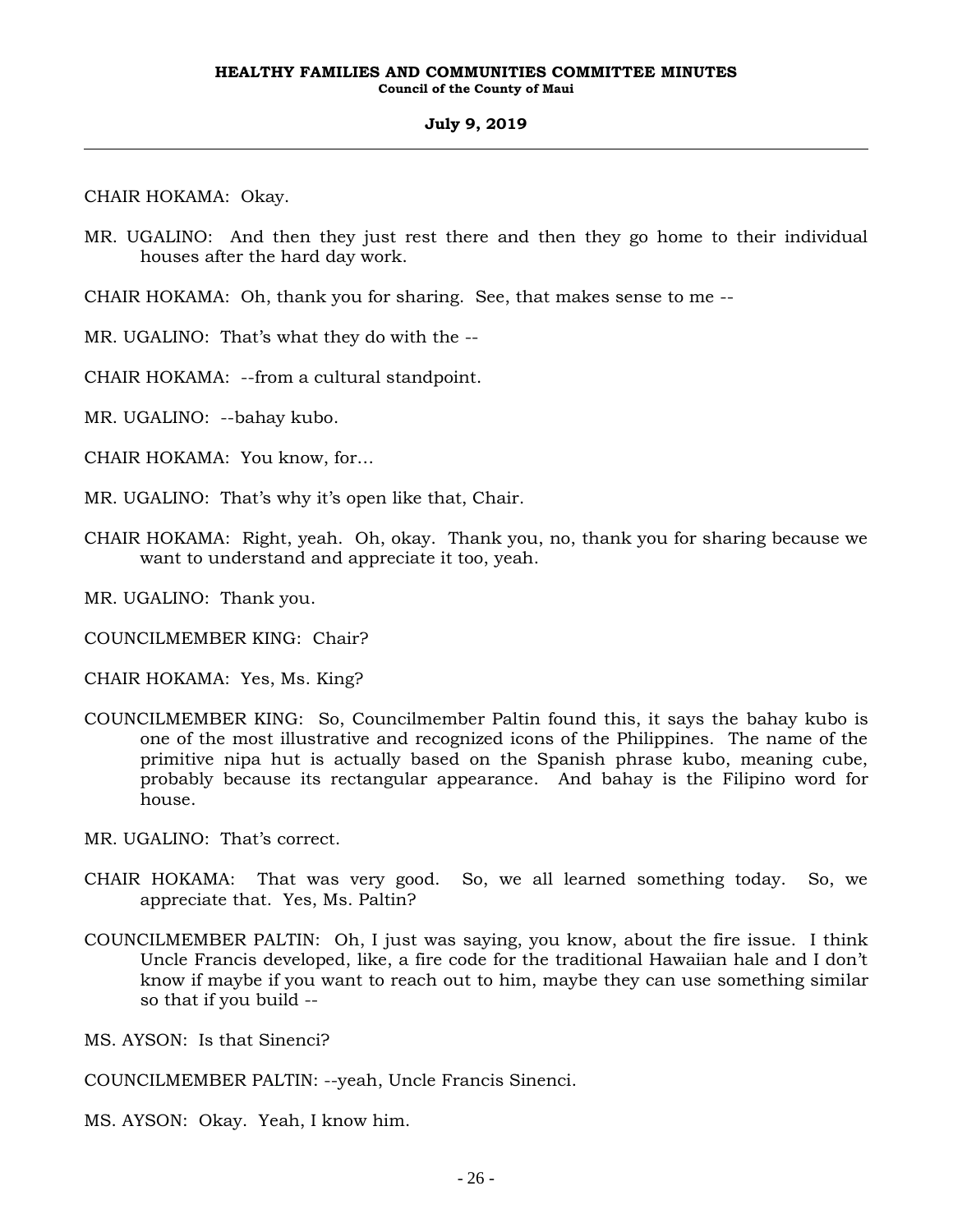COUNCILMEMBER PALTIN: So, he, I think, developed the fire code standards for the Hawaiian hale and I would imagine it might not be that different if you can use that same standards, you might want to check with him or the Fire Department if it would work for your guys' purposes as well.

MS. AYSON: That's a terrific idea, thank you for sharing that with us.

MR. UGALINO: Thank you.

COUNCILMEMBER PALTIN: Sure thing.

MS. AYSON: We will reach out to him.

COUNCILMEMBER PALTIN: He's a busy guy, though.

MS. AYSON: Thank you very much, this has been fun talking with all of you.

CHAIR HOKAMA: Thank you, Ms. Paltin, that was a great…anyone else has a --

COUNCILMEMBER MOLINA: Chair?

CHAIR HOKAMA: --question or suggestion?

COUNCILMEMBER MOLINA: Maybe, you know --

CHAIR HOKAMA: Yes, Mr. Molina?

COUNCILMEMBER MOLINA: --out of consideration for the change in the roofing material, will they be required to maybe have to go through like a Board of Variances or something in this case? Because now, if I may ask, Mr. Ugalino, Dr. Ayson, the requirement for the, I guess, tin roof, that came DCAB, the State, or…

MR. UGALINO: No, sir.

COUNCILMEMBER MOLINA: Where did…

- MR. UGALINO: Actually, when we started we know for a fact that to put the same type of nipa roof on there, and we already learned about the, our Hawaiian hale that it's the, you know, some sort of same material. It would be, it's not fire retardant. So, I, so we assume that the same ruling would come if we bought some stuff from the Philippines and ship it over for, you know, I don't think they will allow that.
- COUNCILMEMBER MOLINA: Oh, yeah. Well, I applaud you folks for being conscientious about the cost but I'm like Mr. Hokama 'cause, you know, the comparison to having a Polynesian hale with a material that's different than what's traditionally on there, you know, I would rather personally see the more, you know, traditional roofing for the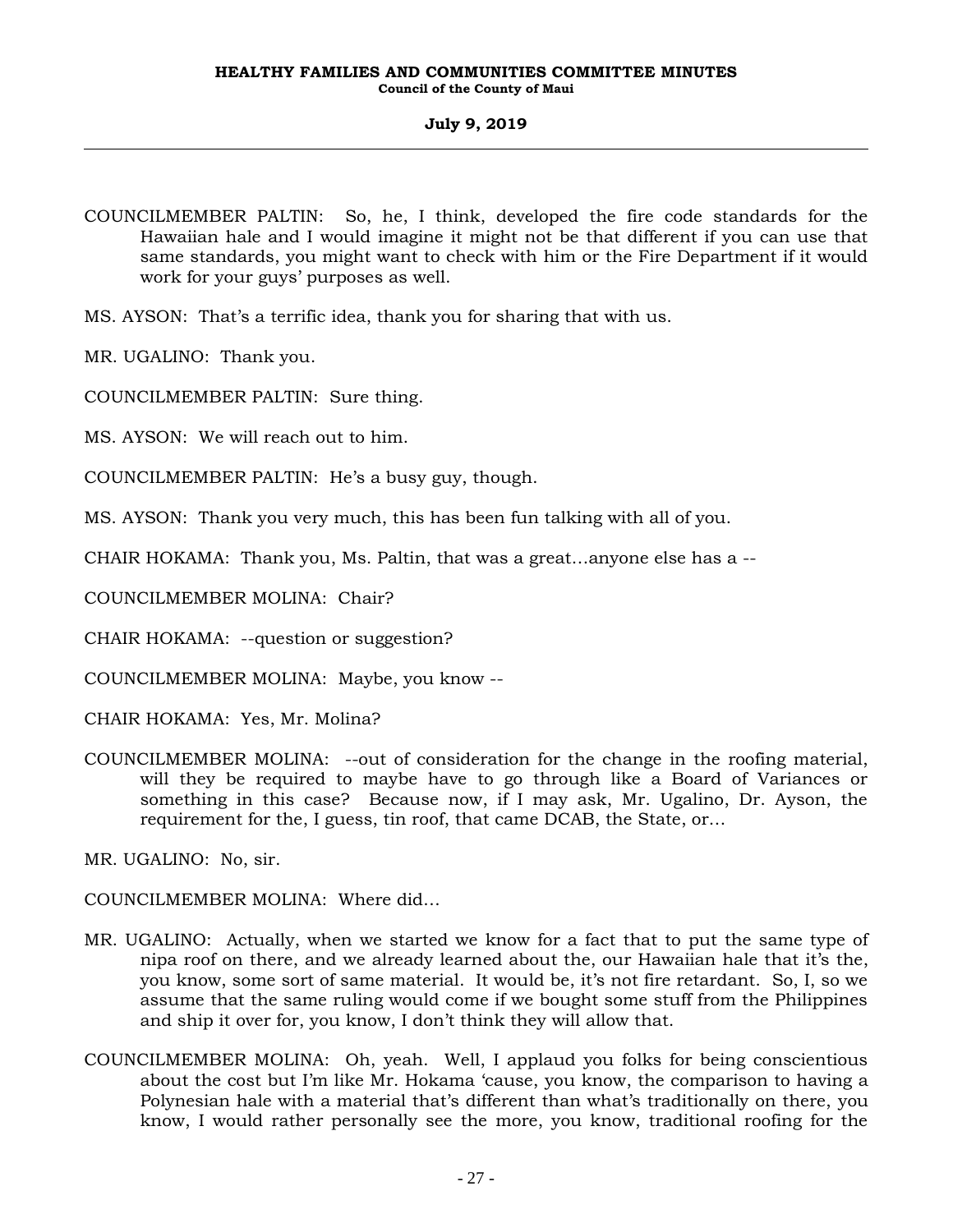kubos itself. So, and, you know, I'm asking, you know, who made this requirement. And also, whether they might have to go through a Board of…they have to get some other authorization approval --

CHAIR HOKAMA: The first would be --

COUNCILMEMBER MOLINA: --to use that?

CHAIR HOKAMA: --we would check with the Fire Department --

COUNCILMEMBER MOLINA: Fire, yeah.

CHAIR HOKAMA: --and Fire Code. Yeah.

COUNCILMEMBER MOLINA: Okay.

CHAIR HOKAMA: And then whether or not the Board of Variance would be an appropriate option for them --

COUNCILMEMBER MOLINA: Alright.

CHAIR HOKAMA: --to get the review and approval from that…

COUNCILMEMBER MOLINA: Yeah.

CHAIR HOKAMA: Or, again, yeah, gosh, I think it'd be your Committee.

COUNCILMEMBER MOLINA: Yeah.

CHAIR HOKAMA: I don't know who has the review of the codes, building codes. I don't know if it's your Committee or what. But you could pull up the --

COUNCILMEMBER MOLINA: Sure.

- CHAIR HOKAMA: --last Fire Code and see if there's opportunities for us to address cultural significant structures with the original materials.
- COUNCILMEMBER MOLINA: Yeah. Good suggestion, Chair. Whether it comes as a communication from you to whether it's my Committee or any…

CHAIR HOKAMA: Yeah, we'll, okay, we'll take it --

COUNCILMEMBER MOLINA: Yeah, we're open to it.

CHAIR HOKAMA: --as part of the Committee's request, and the Chair will have a letter drafted and signed by my signature to forward--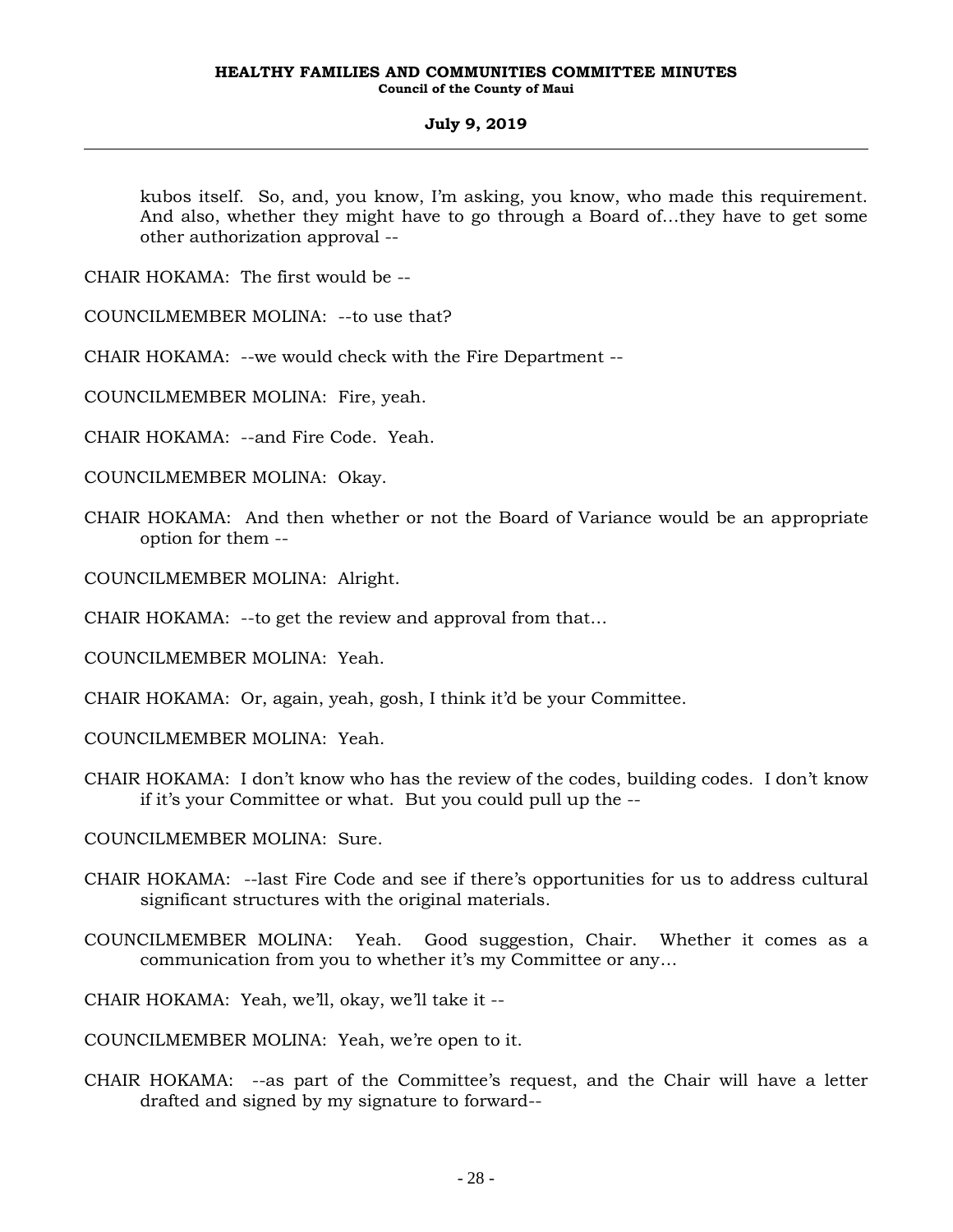COUNCILMEMBER MOLINA: Okay.

CHAIR HOKAMA: --the request of the Committee.

COUNCILMEMBER MOLINA: Okay, thank you, Chair. Thank you.

- CHAIR HOKAMA: You got that, Shelly? Yeah, thank you. Anyone else would like us to follow up on other areas? So, the Chair's going to follow up on the material and the Fire Code regarding this project. Anything else regarding the bahay kubo? Yes, Ms. Paltin?
- COUNCILMEMBER PALTIN: Oh, I don't know, I mean, while you're doing that if it's possible to see what the fire code is for a traditional Hawaiian hale --

CHAIR HOKAMA: Yeah, no --

COUNCILMEMBER PALTIN: --and see…

CHAIR HOKAMA: --yeah, we'll do that --

COUNCILMEMBER PALTIN: Okay.

CHAIR HOKAMA: --as part of, again --

COUNCILMEMBER PALTIN: Cool.

CHAIR HOKAMA: --as part of the review.

COUNCILMEMBER PALTIN: Thanks.

CHAIR HOKAMA: Yeah, we'll include that within the parameters, okay. Anything else, Members? If not, thank you very much for being here. We appreciate your presence and your comments this afternoon.

MR. UGALINO: Thank you, Chair --

CHAIR HOKAMA: Thank you so much.

MR. UGALINO: --and thank you, Councilmembers. Thank you for having us.

CHAIR HOKAMA: Thank you.

MS. AYSON: Thank you so much.

CHAIR HOKAMA: Thank you, Dr. Ayson. Okay, we completed half of it. The second half of HFC-22 is as it regards to Lo`iloa grant which is the Native Hawaiian hale. So, might be a good timing. Director, any comments regarding Lo`iloa?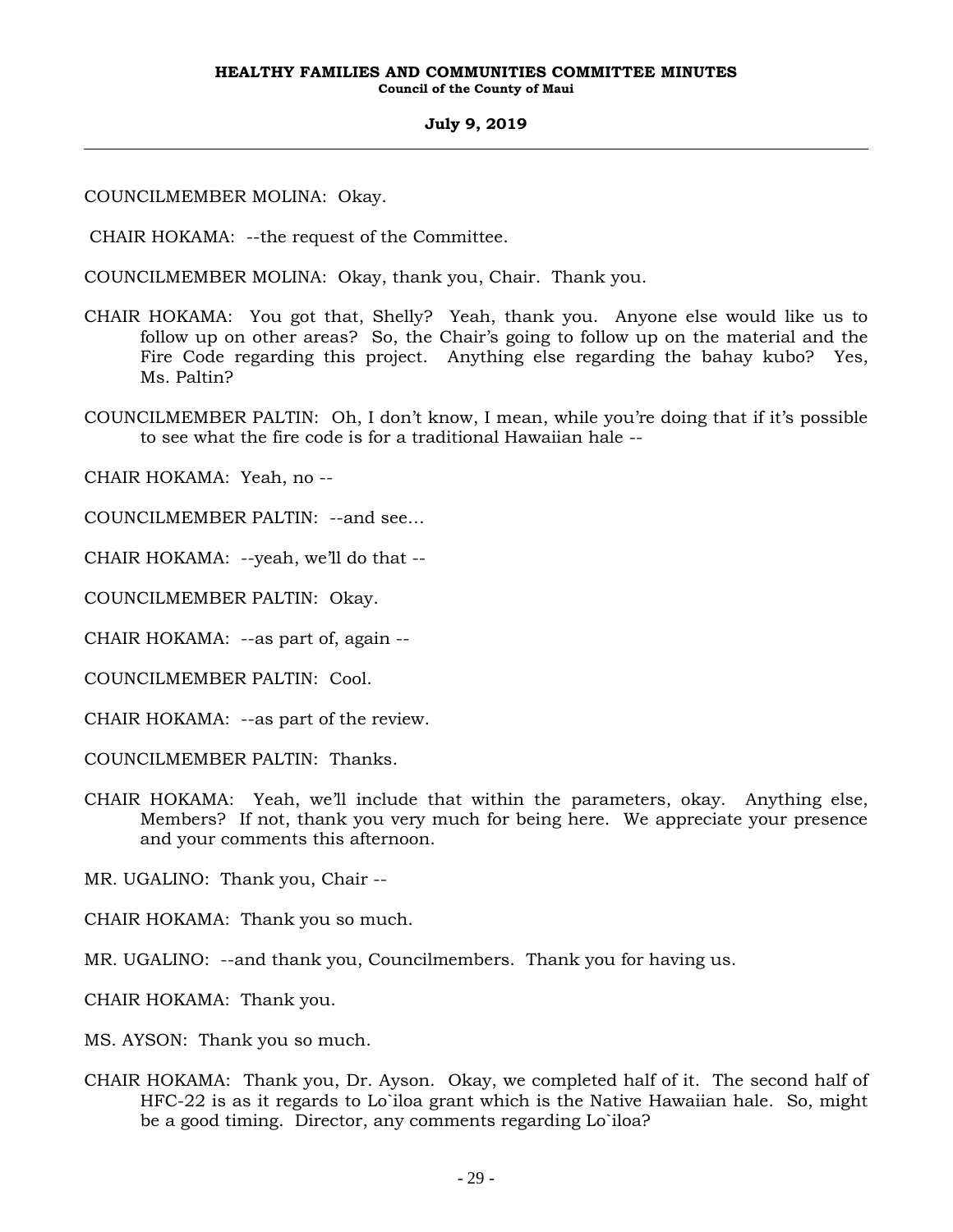- MS. PETERS: Chair, thank you. So, in the letter from the President of Lo`iloa, they did recommend using a master hale builder Francis Sinenci in helping us with the restoration. So, we'll be working through that, through the proper procurement process. I was in the Department when we did work with him on the initial building and so I'm sure we can coordinate a good repair project.
- CHAIR HOKAMA: Okay, very good. Ms. Kama, questions for the Department? Ms. Sugimura? Ms. Paltin?
- COUNCILMEMBER PALTIN: I just wanted to invite you, we having a gathering July 18 to the 22nd and Uncle Francis coming out in West Maui above Maui Preparatory Academy. Going have all the…his hale builders there. So, you're welcome to come. We're going to be camping.
- CHAIR HOKAMA: Okay, thank you for that.

MS. PETERS: Thank you.

- CHAIR HOKAMA: Ms. King?
- COUNCILMEMBER KING: Thank you, Chair. Is Lo`iloa still doing the taro patch, the taro restoration up above Iao?

CHAIR HOKAMA: Director?

MS. PETERS: Chair, so I believe they are, we're not…we haven't been in discussion with them about that yet. There is discussion though, on the lo`i that is around the Hawaiian hale. So, there are --

COUNCILMEMBER KING: Oh, okay.

MS. PETERS: --interested groups in getting that restored as well. So…

COUNCILMEMBER KING: Okay, that's in Kepaniwai?

MS. PETERS: Correct, yeah.

COUNCILMEMBER KING: Oh, okay. Okay, no, just…but the funding that is going into this is just for the hale, it's not for the, for restoring the kalo up in the…up above?

CHAIR HOKAMA: Director?

MS. PETERS: Chair, yeah, so it was…we were going to utilize it for their request as far as restoring the hale. And like Mr. Ugalino had mentioned, the Hawaiian hale is in disrepair too. And so, the concern of the Department is that the safety of these structures. You know, we're encouraging people to come, visit them, we want to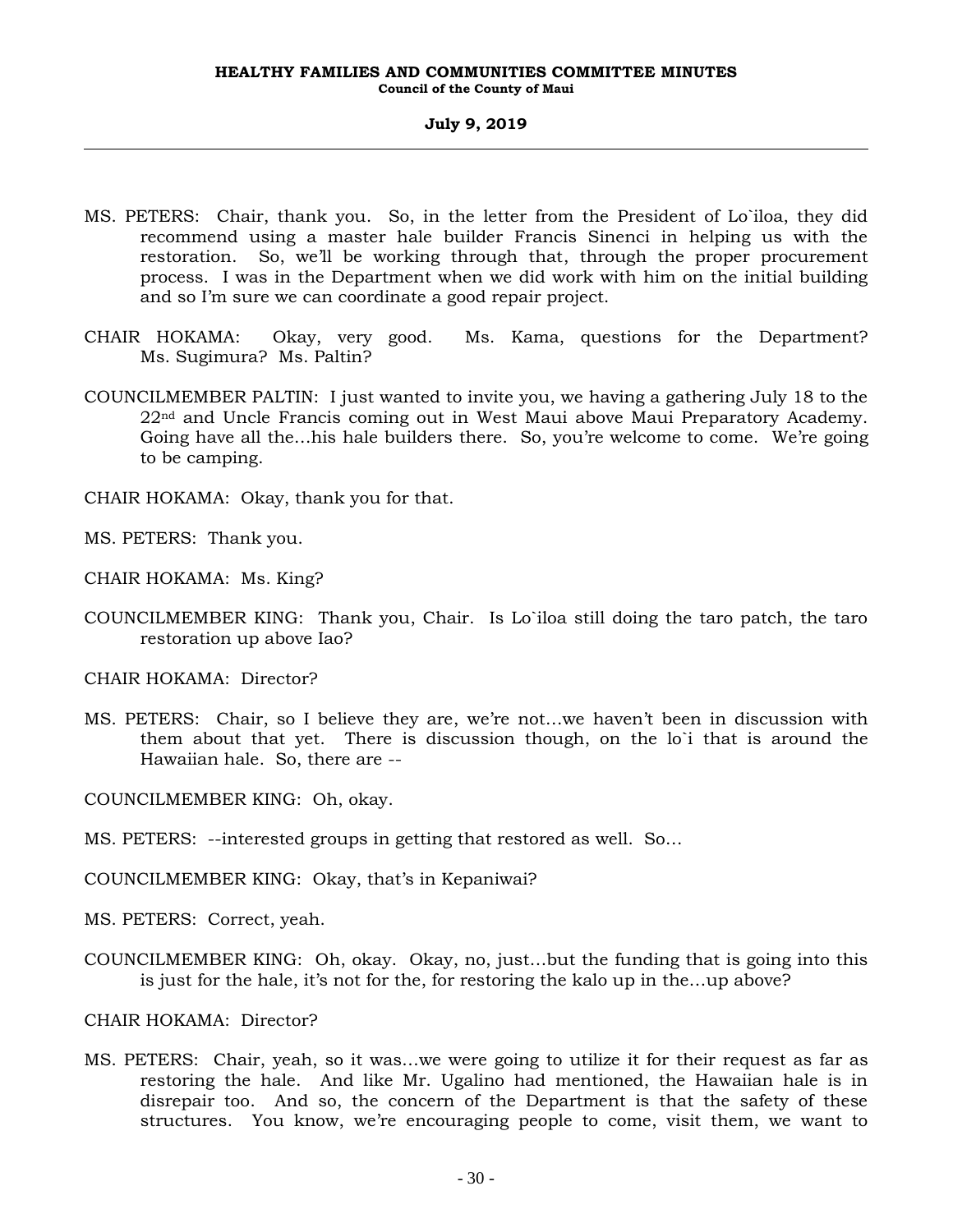ensure their safety. So, we'll be looking at the structure and then again assessing the other structures up there to ensure that it is safe for our visitors --

COUNCILMEMBER KING: Okay.

MS. PETERS: --and that frequent the park.

COUNCILMEMBER KING: Alright, thank you. Thank you, Chair.

CHAIR HOKAMA: Okay, thank you. Mr. Molina?

COUNCILMEMBER MOLINA: No.

- CHAIR HOKAMA: Okay, let's see. So, the current plan is to lapse the 150,000 as we understand, Department. Is it too late for another potential grantee who's qualified to apply for the funds since Lo`iloa chose not to move forward, Director?
- MS. PETERS: Chair, that was Fiscal Year '19 funds, so the money would have to have been encumbered in a grant agreement by June --

CHAIR HOKAMA: Thirtieth.

MS. PETERS: --this past June 30th.

CHAIR HOKAMA: Okay.

- MS. PETERS: And, you know, we have been meeting with the other interested parties. It was just they felt the same way, that if the County could take it on as a improvement project it would be easier for them, just in the grant requirements.
- CHAIR HOKAMA: Okay, so actually then as of today the funds have lapsed, the money is no longer there because it's July, right?

MS. PETERS: Correct, Chair.

CHAIR HOKAMA: Nothing encumbered, nothing was encumbered? Right?

MS. PETERS: No, nothing encumbered, Chair.

CHAIR HOKAMA: Okay, okay. No, we just want to be clear on the status of the funding, so thank you for that. Okay, Members, because the Chair will be sending communications on our, the Committee's behalf and awaiting those responses, your Chair would like to defer this item with no objections?

COUNCILMEMBERS: No objections.

#### **COUNCILMEMBERS VOICED NO OBJECTIONS.** (Excused: KRF)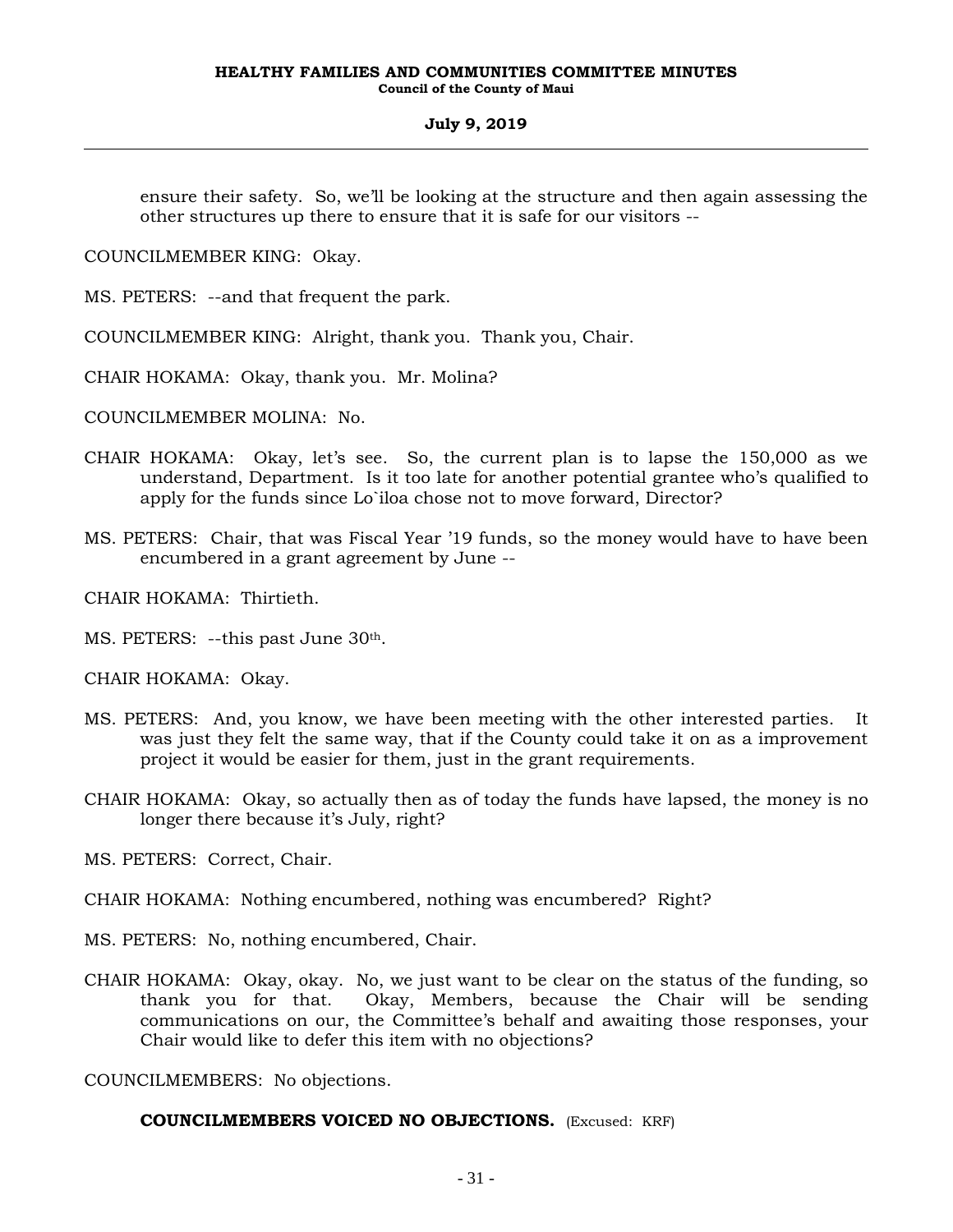**Council of the County of Maul** 

#### **July 9, 2019**

# **ACTION: DEFER PENDING FURTHER DISCUSSION.**

CHAIR HOKAMA: Okay, thank you, we'll defer this item. And is there any last requests for your Chair regarding any of the items we posted for today? Any other requests? Having none, thank you very much, Members. Good job for one hour five minutes, we are adjourned. . . *. (gavel).* . .

**ADJOURN:** 2:35 p.m.

APPROVED:

The Column RIKI HOKAMA, Chair<br>Healthy Families and Communities Committee

hfc:min: 190709:cs Transcribed by: Crystal Sakai